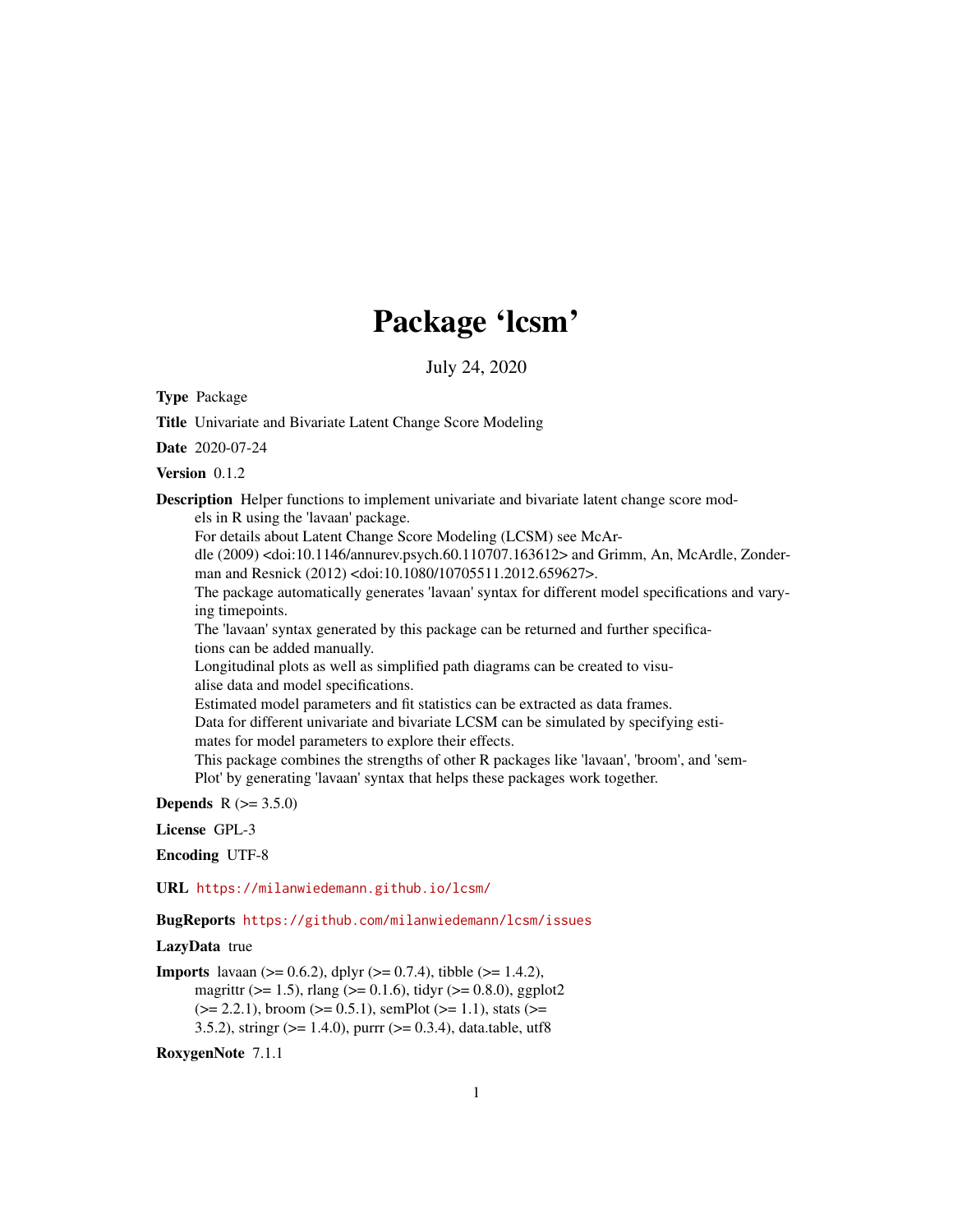```
Suggests test that (>= 2.1.0), knitr (>= 1.22), rmarkdown (>= 1.12),
      shiny (> = 1.4.0)
```
#### VignetteBuilder knitr

#### NeedsCompilation no

Author Milan Wiedemann [aut, cre] (<https://orcid.org/0000-0003-1991-282X>), Anke Ehlers [ths] (<https://orcid.org/0000-0002-8742-0192>), Mental Health Research UK [fnd]

Maintainer Milan Wiedemann <milan.wiedemann@gmail.com>

#### Repository CRAN

Date/Publication 2020-07-24 18:00:02 UTC

# R topics documented:

| Index | 25             |
|-------|----------------|
|       |                |
|       |                |
|       |                |
|       |                |
|       |                |
|       |                |
|       |                |
|       |                |
|       |                |
|       |                |
|       |                |
|       |                |
|       | $\overline{4}$ |
|       |                |
|       |                |

data\_bi\_lcsm *Longitudinal dataset with repeated measures of two constructs*

#### Description

Example dataset with repeated measures of two constructs to illustrate how the package works.

#### Usage

data(data\_bi\_lcsm)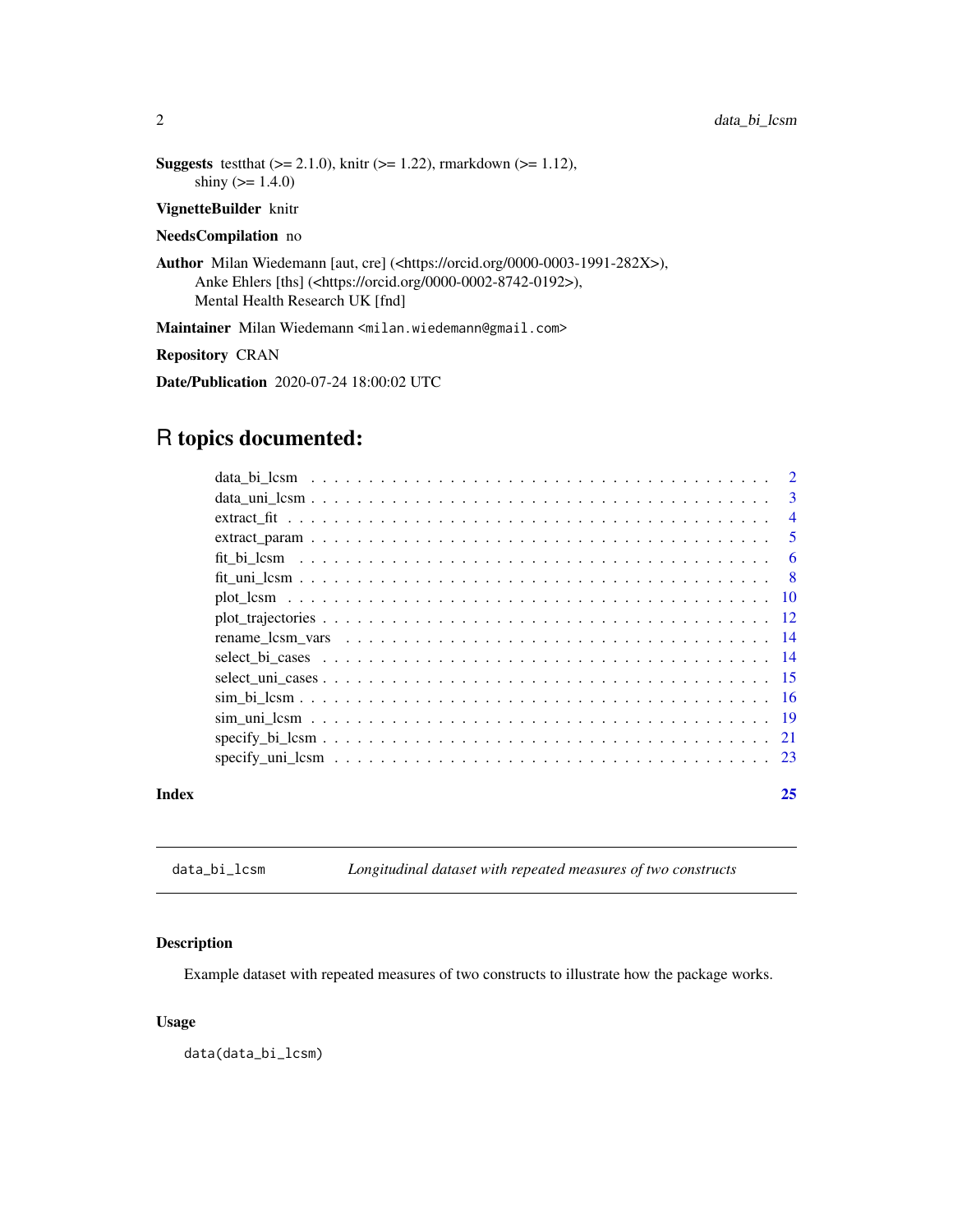# <span id="page-2-0"></span>data\_uni\_lcsm 3

# Format

A longitudinal dataset in wide format:

- id: ID variable, unique identifier for each person
- x1: x value at time point 1
- x2: x value at time point 2
- x3: x value at time point 3
- x4: x value at time point 4
- x5: x value at time point 5
- x6: x value at time point 6
- x7: x value at time point 7
- x8: x value at time point 8
- x9: x value at time point 9
- x10: x value at time point 10
- y1: y value at time point 1
- y2: y value at time point 2
- y3: y value at time point 3
- y4: y value at time point 4
- y5: y value at time point 5
- y6: y value at time point 6
- y7: y value at time point 7
- y8: y value at time point 8
- y9: y value at time point 9
- y10: y value at time point 10

#### Examples

# Load data into global environment data(data\_bi\_lcsm)

data\_uni\_lcsm *Longitudinal dataset with repeated measures of one constructs*

# Description

Example dataset with repeated measures of one constructs to illustrate how the package works.

#### Usage

data(data\_uni\_lcsm)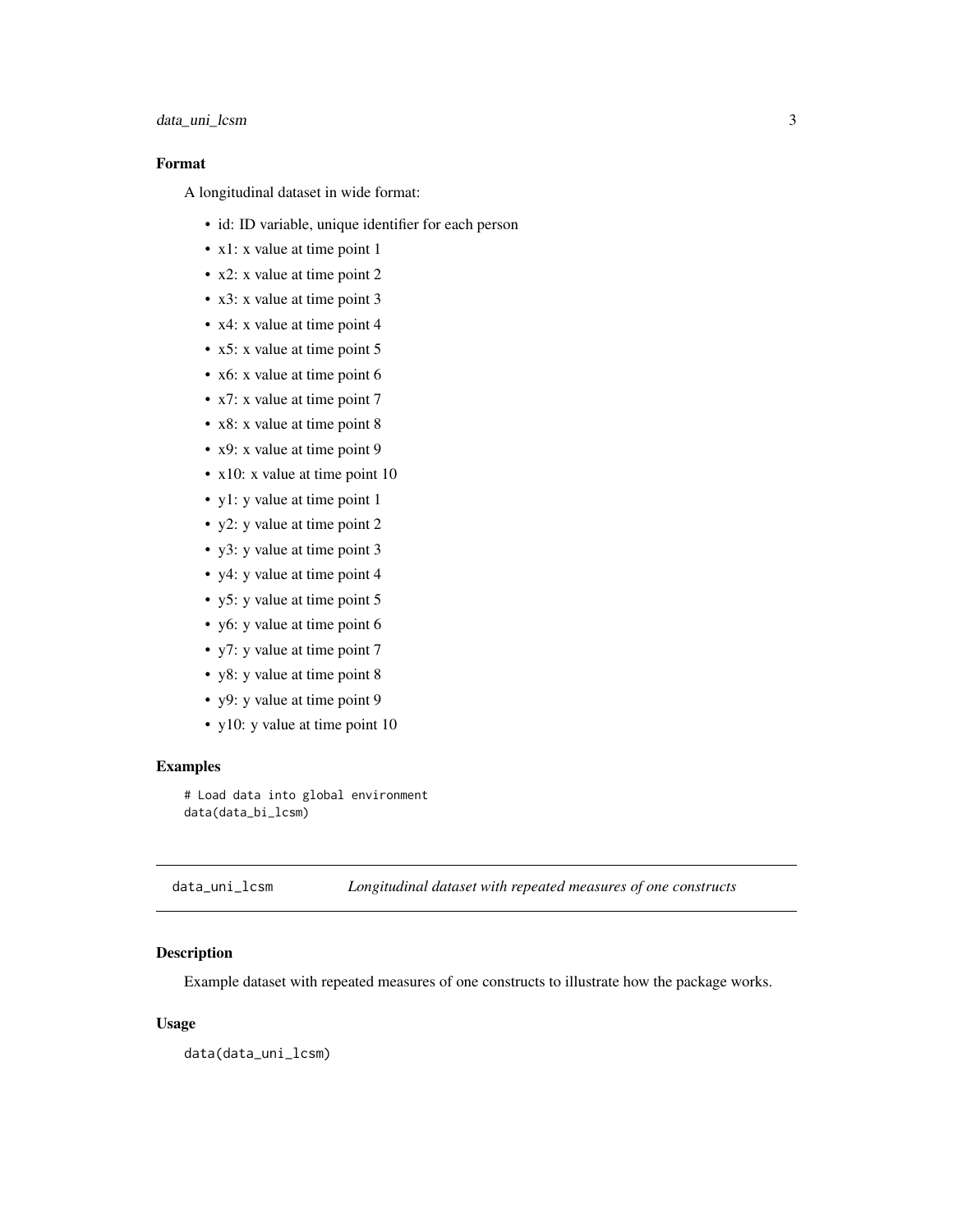# <span id="page-3-0"></span>Format

A longitudinal dataset in wide format:

- id: ID variable, unique identifier for each person
- x1: x value at time point 1
- x2: x value at time point 2
- x3: x value at time point 3
- x4: x value at time point 4
- x5: x value at time point 5
- x6: x value at time point 6
- x7: x value at time point 7
- x8: x value at time point 8
- x9: x value at time point 9
- x10: x value at time point 10

# Examples

# Load data into global environment data(data\_uni\_lcsm)

extract\_fit *Extract fit statistics of lavaan objects*

#### Description

Extract fit statistics of lavaan objects

# Usage

extract\_fit(..., details = FALSE)

#### Arguments

| .       | $l$ avaan object $(s)$                                                             |
|---------|------------------------------------------------------------------------------------|
| details | Logical, if TRUE return all fit statistics. By default this is set to FALSE, a     |
|         | selection (chisq, npar, aic, bic, cfi, rmsea, srmr) of fit statistics is returned. |

#### Value

This function returns a tibble.

#### References

David Robinson and Alex Hayes (2019). broom: Convert Statistical Analysis Objects into Tidy Tibbles. R package version 0.5.2. <https://CRAN.R-project.org/package=broom>.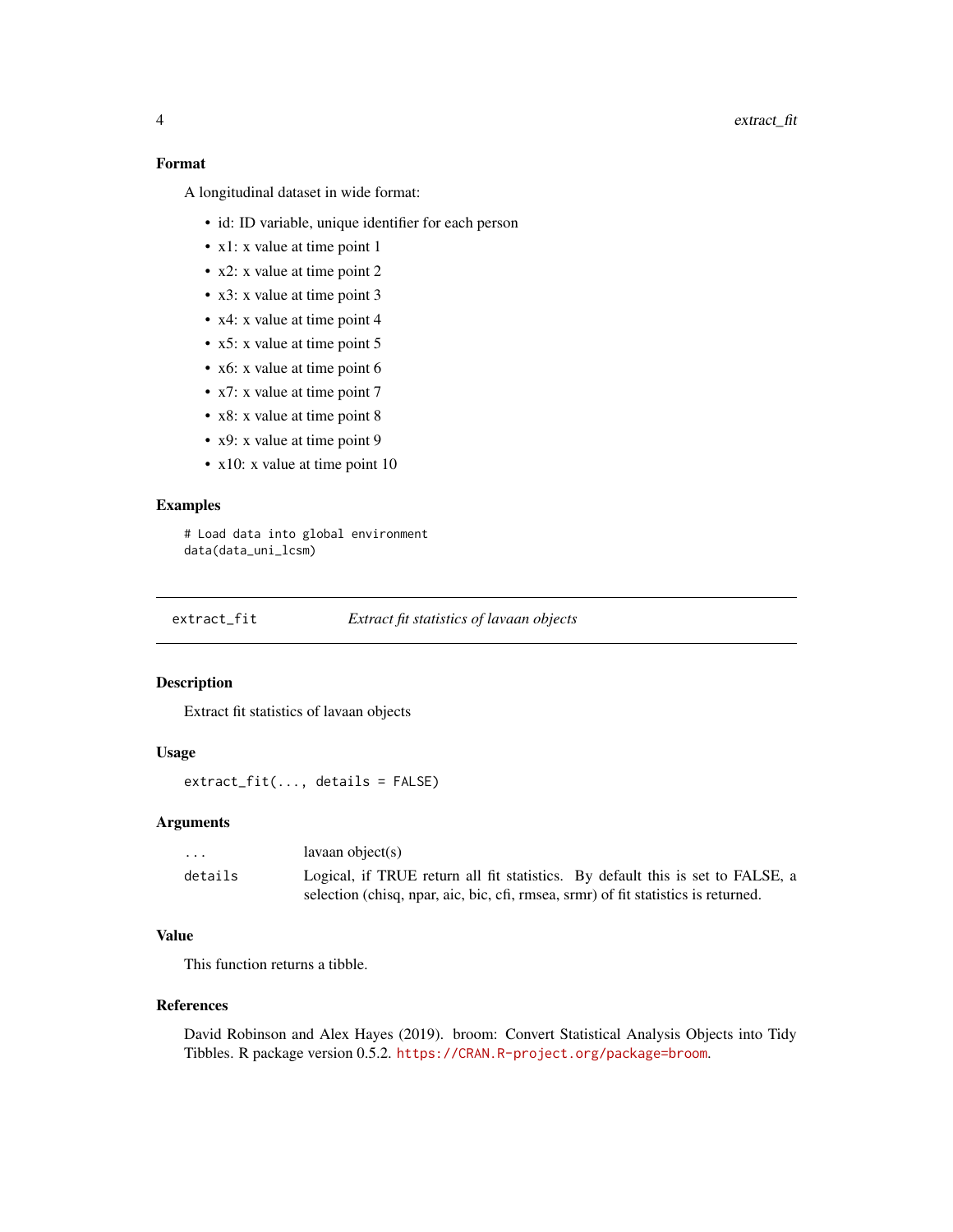# <span id="page-4-0"></span>extract\_param 5

#### Examples

```
# First create a lavaan object
## Not run:
bi_lcsm_01 <- fit_bi_lcsm(data = data_bi_lcsm,
                          var_x = names(data_bi_lcsm)[2:4],var_y = names(data_bi_lcsm)[12:14],model_x = list(alpha\_constant = TRUE,beta = TRUE,
                                         phi = FALSE),
                          model_y = list(alpha\_constant = TRUE,beta = TRUE,phi = TRUE),
                          coupling = list(delta_lag_xy = TRUE,
                                          xi\_lag_yx = TRUE\lambda# Now extract fit statistics
extract_fit(bi_lcsm_01)
## End(Not run)
```
extract\_param *Extract labelled parameters of lavaan objects*

#### Description

Extract labelled parameters of lavaan objects

#### Usage

```
extract_param(lavaan_object, printp = FALSE)
```
#### Arguments

| lavaan_object lavaan object. |                                                |
|------------------------------|------------------------------------------------|
| printp                       | If TRUE convert into easily readable p values. |

#### Value

This function returns a tibble with labelled parameters.

#### References

David Robinson and Alex Hayes (2019). broom: Convert Statistical Analysis Objects into Tidy Tibbles. R package version 0.5.2. <https://CRAN.R-project.org/package=broom>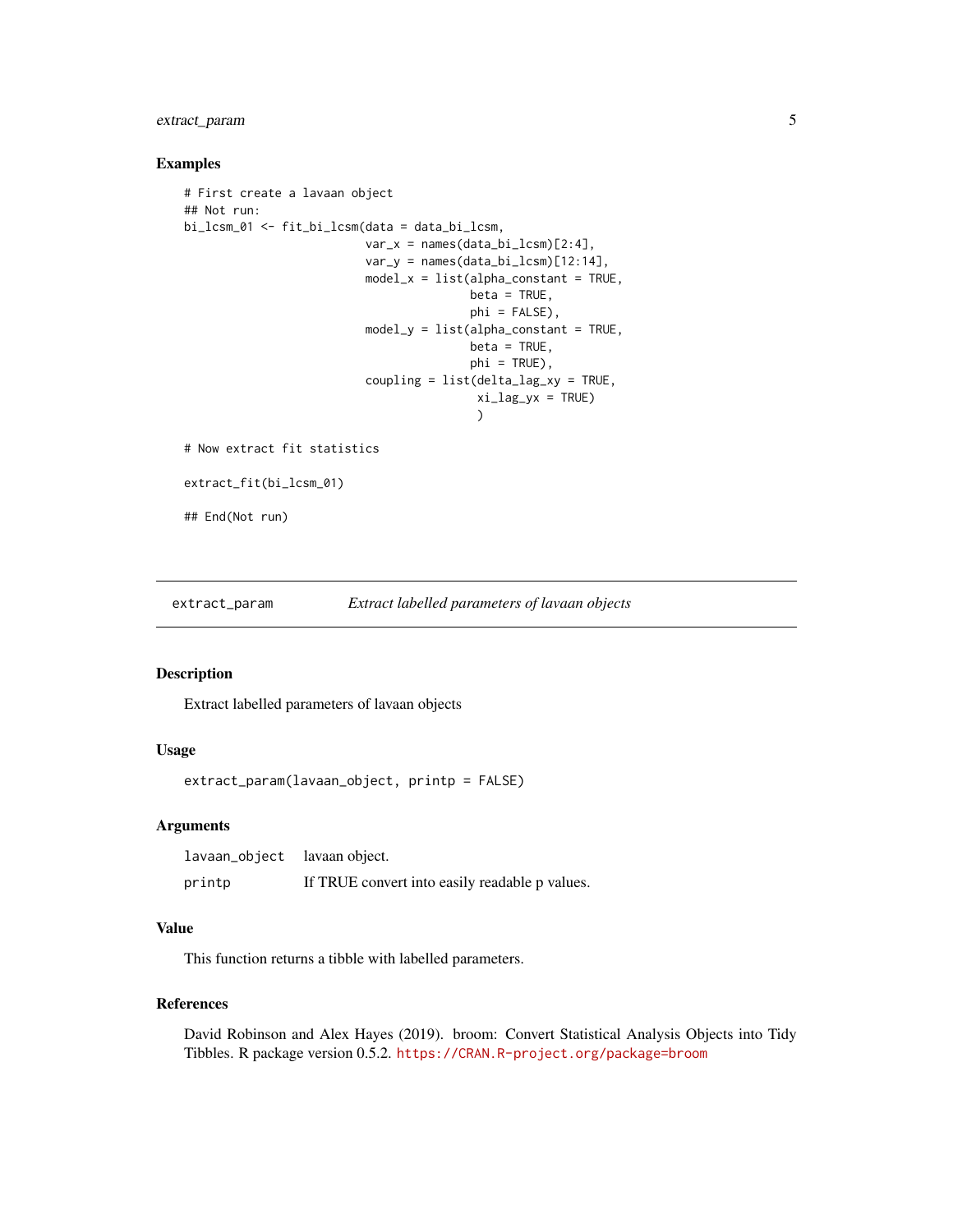# Examples

```
# First create a lavaan object
bi_lcsm_01 <- fit_bi_lcsm(data = data_bi_lcsm,
                          var_x = names(data_bi_lcsm)[2:4],var_y = names(data_bi_lcsm)[12:14],
                          model_x = list(alpha\_constant = TRUE,beta = TRUE,phi = FALSE),
                          model_y = list(alpha\_constant = TRUE,beta = TRUE,
                                         phi = TRUE),
                          coupling = list(delta_lag_xy = TRUE,
                                          xi\_lag\_yx = TRUE)
# Now extract parameter estimates
extract_param(bi_lcsm_01)
```
#### fit\_bi\_lcsm *Fit bivariate latent change score models*

#### Description

Fit bivariate latent change score models.

#### Usage

```
fit_bi_lcsm(
  data,
  var_x,
  var_y,
  model_x,
  model_y,
  coupling,
  mimic = "Mplus",
  estimator = "MLR",
  missing = "FIML",
  return_lavaan_syntax = FALSE,
  ...
\mathcal{L}
```

| data    | Wide dataset.                                                            |
|---------|--------------------------------------------------------------------------|
| var x   | List of variables measuring one construct of the model.                  |
| var_v   | List of variables measuring another construct of the model.              |
| model_x | List of model specifications (logical) for variables specified in var_x. |

<span id="page-5-0"></span>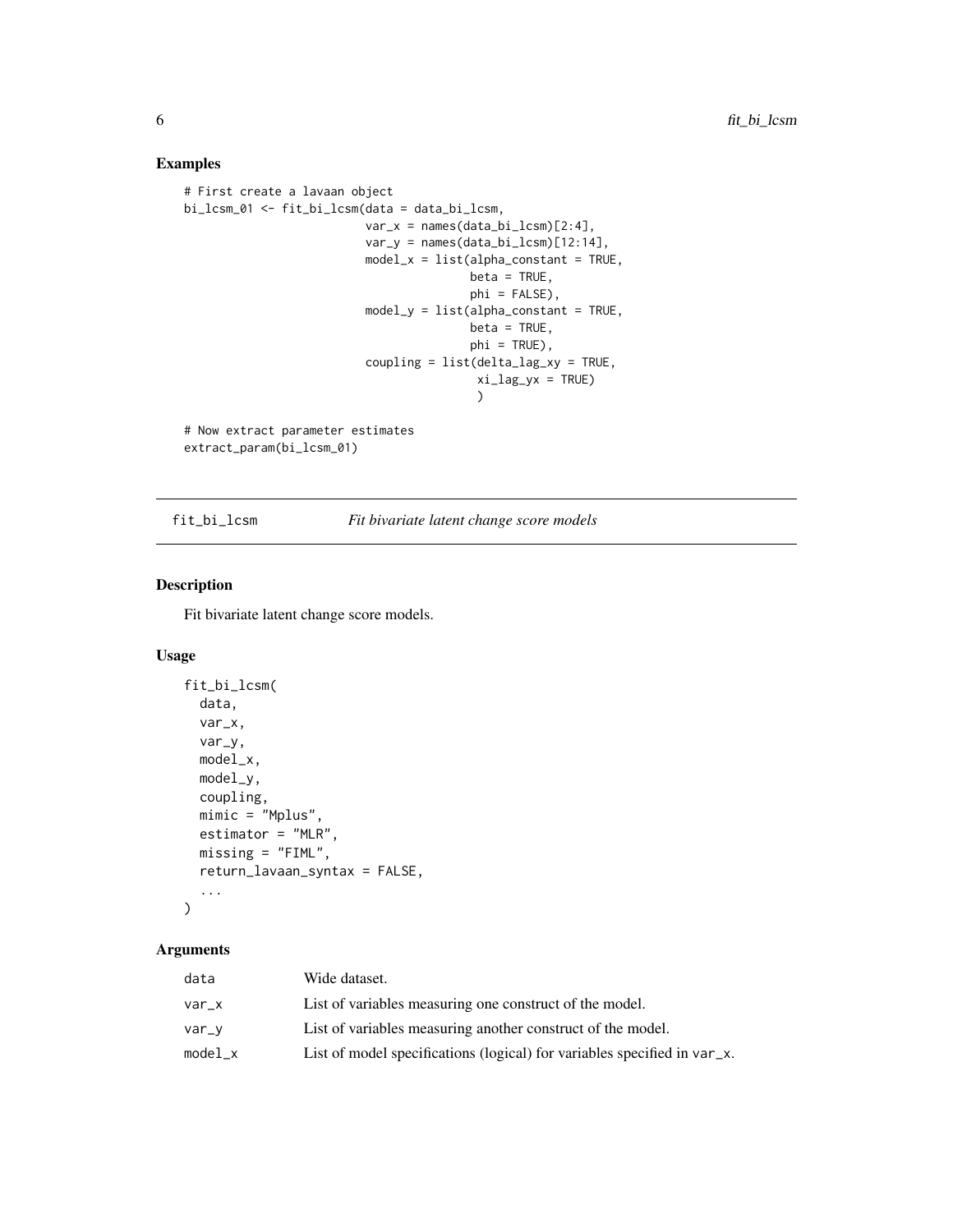<span id="page-6-0"></span>

|                      | • alpha_constant (Constant change factor),                                                                             |
|----------------------|------------------------------------------------------------------------------------------------------------------------|
|                      | • alpha_piecewise (Piecewise constant change factors),                                                                 |
|                      | • alpha_piecewise_num (Changepoint of piecewise constant change fac-<br>tors),                                         |
|                      | • alpha_linear (Linear change factor),                                                                                 |
|                      | • beta (Proportional change factor),                                                                                   |
|                      | • phi (Autoregression of change scores).                                                                               |
| $model_y$            | List of model specifications for variables specified in var_y.                                                         |
|                      | • alpha_constant (Constant change factor),                                                                             |
|                      | • alpha_piecewise (Piecewise constant change factors),                                                                 |
|                      | • alpha_piecewise_num (Changepoint of piecewise constant change fac-<br>tors),                                         |
|                      | • alpha_linear (Linear change factor),                                                                                 |
|                      | • beta (Proportional change factor),                                                                                   |
|                      | • phi (Autoregression of change scores).                                                                               |
| coupling             | List of model specifications (logical) for coupling parameters.                                                        |
|                      | • coupling_piecewise (Piecewise coupling parameters),                                                                  |
|                      | • coupling_piecewise_num (Changepoint of piecewise coupling parame-<br>ters),                                          |
|                      | • delta_xy (True score y predicting subsequent change score x),                                                        |
|                      | • delta_yx (True score x predicting subsequent change score y),                                                        |
|                      | • $xi_x$ y (Change score y predicting subsequent change score x),                                                      |
|                      | • xi_yx (Change score x predicting subsequent change score y).                                                         |
| mimic                | See lavaan.                                                                                                            |
| estimator            | See lavaan.                                                                                                            |
| missing              | See lavaan.                                                                                                            |
| return_lavaan_syntax |                                                                                                                        |
|                      | Logical, if TRUE return the lavaan syntax used for simulating data. To make it<br>look beautiful use the function cat. |
|                      | Additional arguments to be passed to lavaan.                                                                           |

#### Value

This function returns a lavaan class object.

#### References

Ghisletta, P., & McArdle, J. J. (2012). Latent Curve Models and Latent Change Score Models Estimated in R. Structural Equation Modeling: A Multidisciplinary Journal, 19(4), 651–682. <https://doi.org/10.1080/10705511.2012.713275>.

Grimm, K. J., Ram, N., & Estabrook, R. (2017). Growth Modeling—Structural Equation and Multilevel Modeling Approaches. New York: The Guilford Press.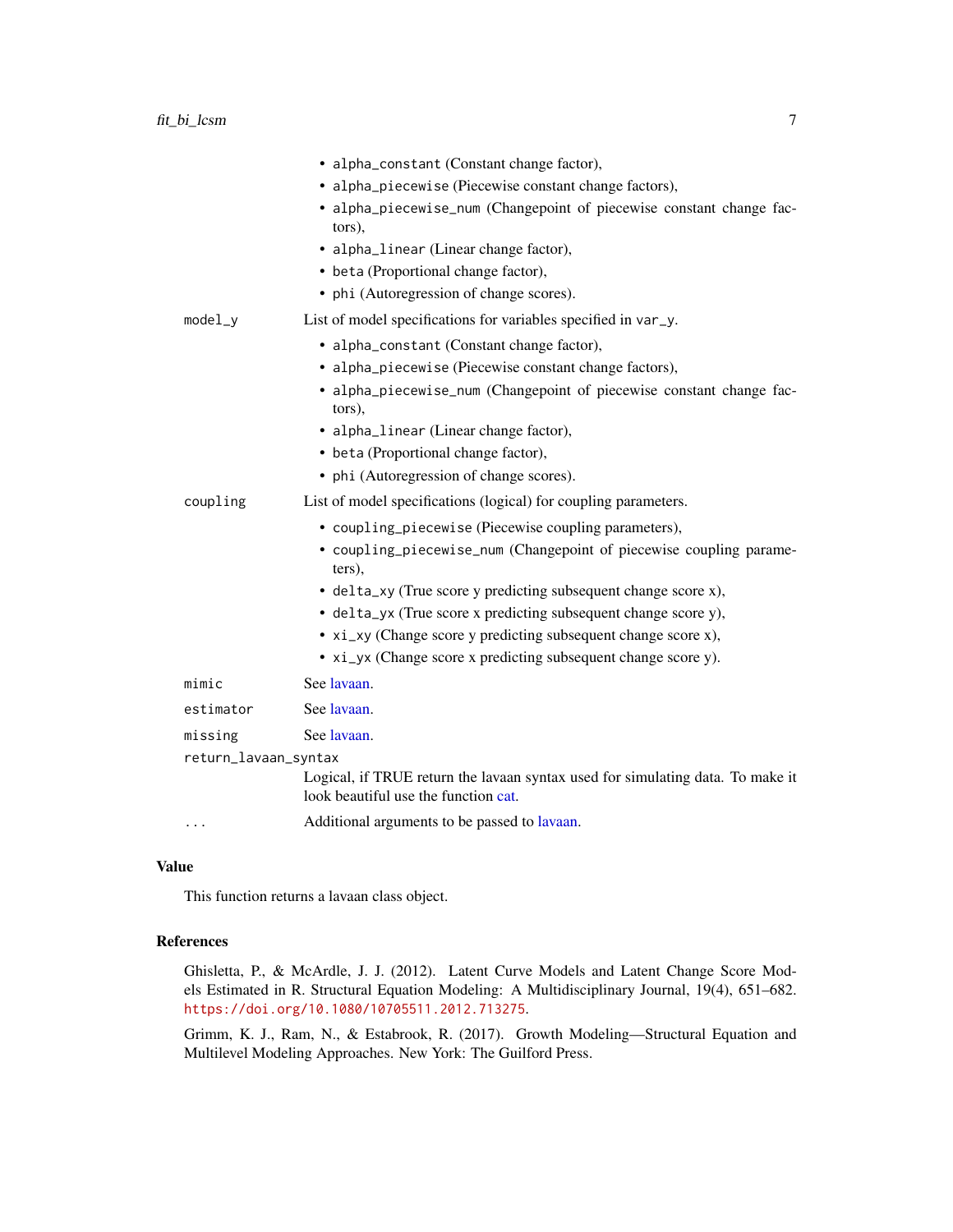<span id="page-7-0"></span>McArdle, J. J. (2009). Latent variable modeling of differences and changes with longitudinal data. Annual Review of Psychology, 60(1), 577–605. [https://doi.org/10.1146/annurev.psych.](https://doi.org/10.1146/annurev.psych.60.110707.163612) [60.110707.163612](https://doi.org/10.1146/annurev.psych.60.110707.163612).

Yves Rosseel (2012). lavaan: An R Package for Structural Equation Modeling. Journal of Statistical Software, 48(2), 1-36. <http://www.jstatsoft.org/v48/i02/>.

# Examples

```
# Fit
fit_bi_lcsm(data = data_bi_lcsm,
            var_x = names(data_bi_lcsm)[2:4],var_y = names(data_bi_lcsm)[12:14],
            model_x = list(alpha\_constant = TRUE,beta = TRUE,phi = FALSE),
            model_y = list(alpha\_constant = TRUE,beta = TRUE,phi = TRUE),
            coupling = list(delta_lag_xy = TRUE,
                            xi\_lag_yx = TRUE\lambda
```
fit\_uni\_lcsm *Fit univariate latent change score models*

# Description

Fit univariate latent change score models.

# Usage

```
fit_uni_lcsm(
  data,
  var,
  model,
 mimic = "Mplus",
  estimator = "MLR",
 missing = "FIML",
  return_lavaan_syntax = FALSE,
  ...
)
```

| data  | A data frame in "wide" format, <i>i.e.</i> one column for each measurement point and<br>one row for each observation. |
|-------|-----------------------------------------------------------------------------------------------------------------------|
| var   | Vector, specifying the variable names of each measurement point sequentially.                                         |
| model | List of model specifications (logical) for variables specified in var.                                                |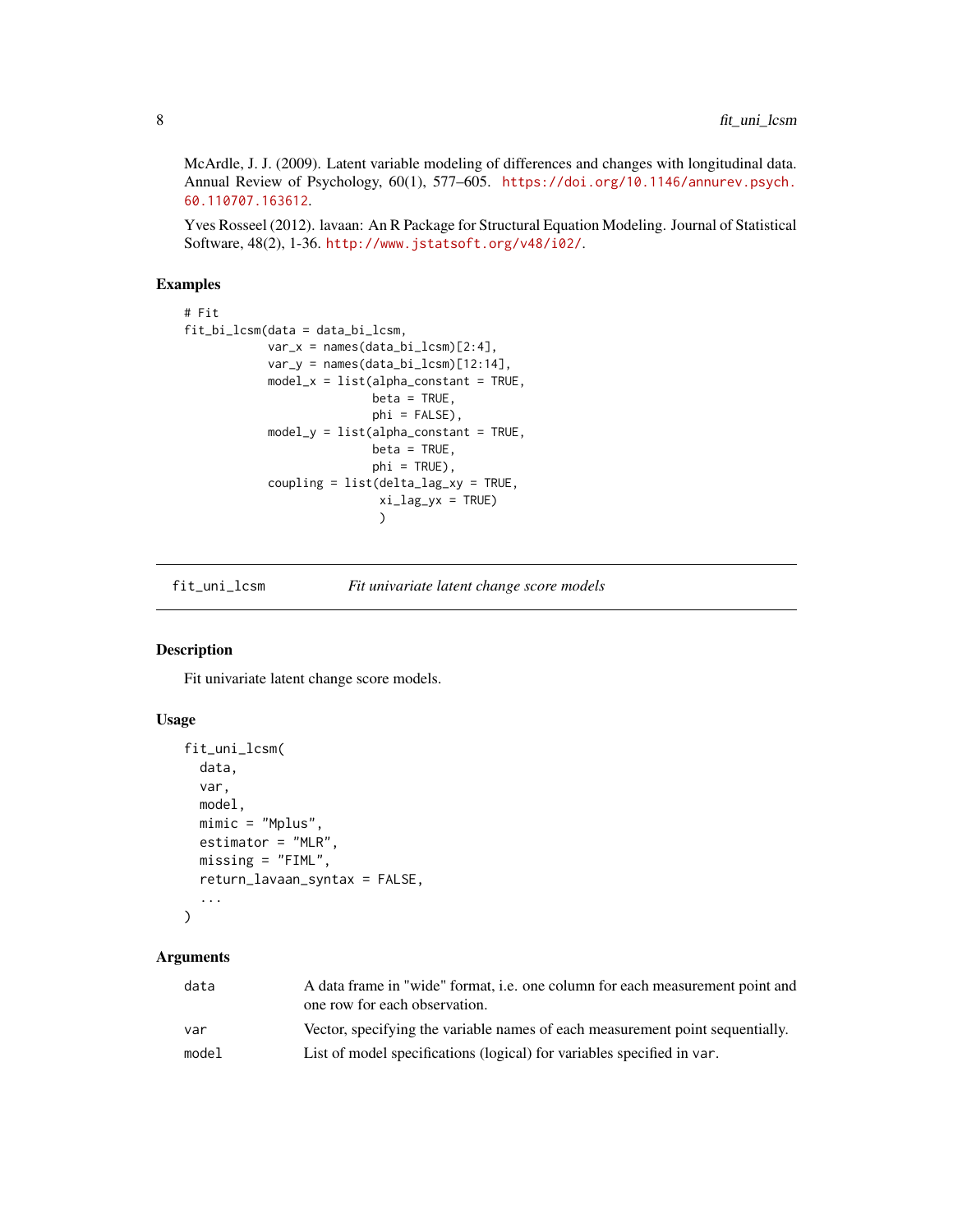<span id="page-8-0"></span>

|                      | • alpha_constant (Constant change factor),                                                                             |
|----------------------|------------------------------------------------------------------------------------------------------------------------|
|                      | • alpha_piecewise (Piecewise constant change factors),                                                                 |
|                      | • alpha_piecewise_num (Changepoint of piecewise constant change fac-<br>tors,                                          |
|                      | • alpha_linear (Linear change factor),                                                                                 |
|                      | • beta (Proportional change factor),                                                                                   |
|                      | • phi (Autoregression of change scores).                                                                               |
| mimic                | See lavaan.                                                                                                            |
| estimator            | See lavaan.                                                                                                            |
| missing              | See lavaan.                                                                                                            |
| return_lavaan_syntax |                                                                                                                        |
|                      | Logical, if TRUE return the lavaan syntax used for simulating data. To make it<br>look beautiful use the function cat. |
| .                    | Additional arguments to be passed to lavaan.                                                                           |

#### Value

This function returns a lavaan class object.

#### References

Ghisletta, P., & McArdle, J. J. (2012). Latent Curve Models and Latent Change Score Models Estimated in R. Structural Equation Modeling: A Multidisciplinary Journal, 19(4), 651–682. <https://doi.org/10.1080/10705511.2012.713275>.

Grimm, K. J., Ram, N., & Estabrook, R. (2017). Growth Modeling—Structural Equation and Multilevel Modeling Approaches. New York: The Guilford Press.

McArdle, J. J. (2009). Latent variable modeling of differences and changes with longitudinal data. Annual Review of Psychology, 60(1), 577–605. [https://doi.org/10.1146/annurev.psych.](https://doi.org/10.1146/annurev.psych.60.110707.163612) [60.110707.163612](https://doi.org/10.1146/annurev.psych.60.110707.163612).

Yves Rosseel (2012). lavaan: An R Package for Structural Equation Modeling. Journal of Statistical Software, 48(2), 1-36. <http://www.jstatsoft.org/v48/i02/>.

#### Examples

```
# Fit univariate latent change score model
fit_uni_lcsm(data = data_uni_lcsm,
            var = names(data\_uni\_lcsm)[2:4],model = list(alpha\_constant = TRUE,beta = FALSE,
                          phi = FALSE))
```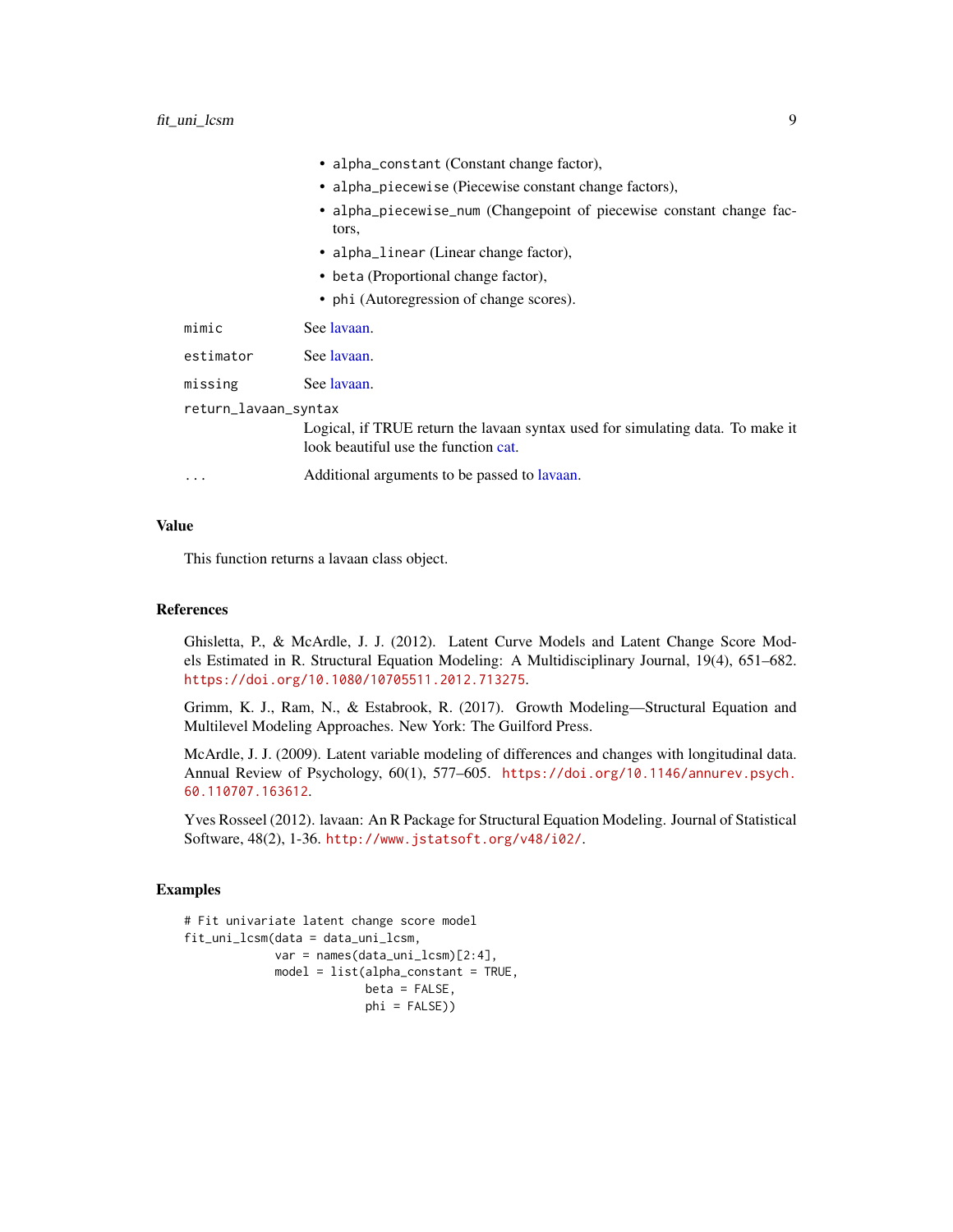<span id="page-9-0"></span>

#### Description

Plot simplified path diagram of univariate and bivariate latent change score models

#### Usage

```
plot_lcsm(
  lavaan_object,
  layout = NULL,
  lavaan_syntax = NULL,
  return_layout_from_lavaan_syntax = FALSE,
  lcsm = c("univariate", "bivariate"),
  lcsm_colours = FALSE,
  curve\_covar = 0.5,
 what = "path",
  whatLabels = "est",
  edge.width = 1,
  node.width = 1,
  border.width = 1,
  fixedStyle = 1,
  freeStyle = 1,
  residuals = FALSE,
  label.scale = FALSE,
  sizeMan = 3,
  sizeLat = 5,
  intercepts = FALSE,
  fade = FALSE,
  nCharNodes = 0,
  nCharEdges = 0,
  edgeu = 0.5,
  ...
```
)

| lavaan_object | lavaan object of a univariate or bivariate latent change score model.                                                                                   |
|---------------|---------------------------------------------------------------------------------------------------------------------------------------------------------|
| lavout        | Matrix, specifying number and location of manifest and latent variables of LCS<br>model specified in lavaan_object.                                     |
| lavaan_syntax | String, lavaan syntax of the lavaan object specified in lavaan_object. If lavaan_syntax<br>is provided a layout matrix will be generated automatically. |
|               | return_layout_from_lavaan_syntax                                                                                                                        |
|               | Logical, if TRUE and lavaan_syntax is provided, the layout matrix generated                                                                             |
|               | for semPaths will be returned for inspection of further customisation.                                                                                  |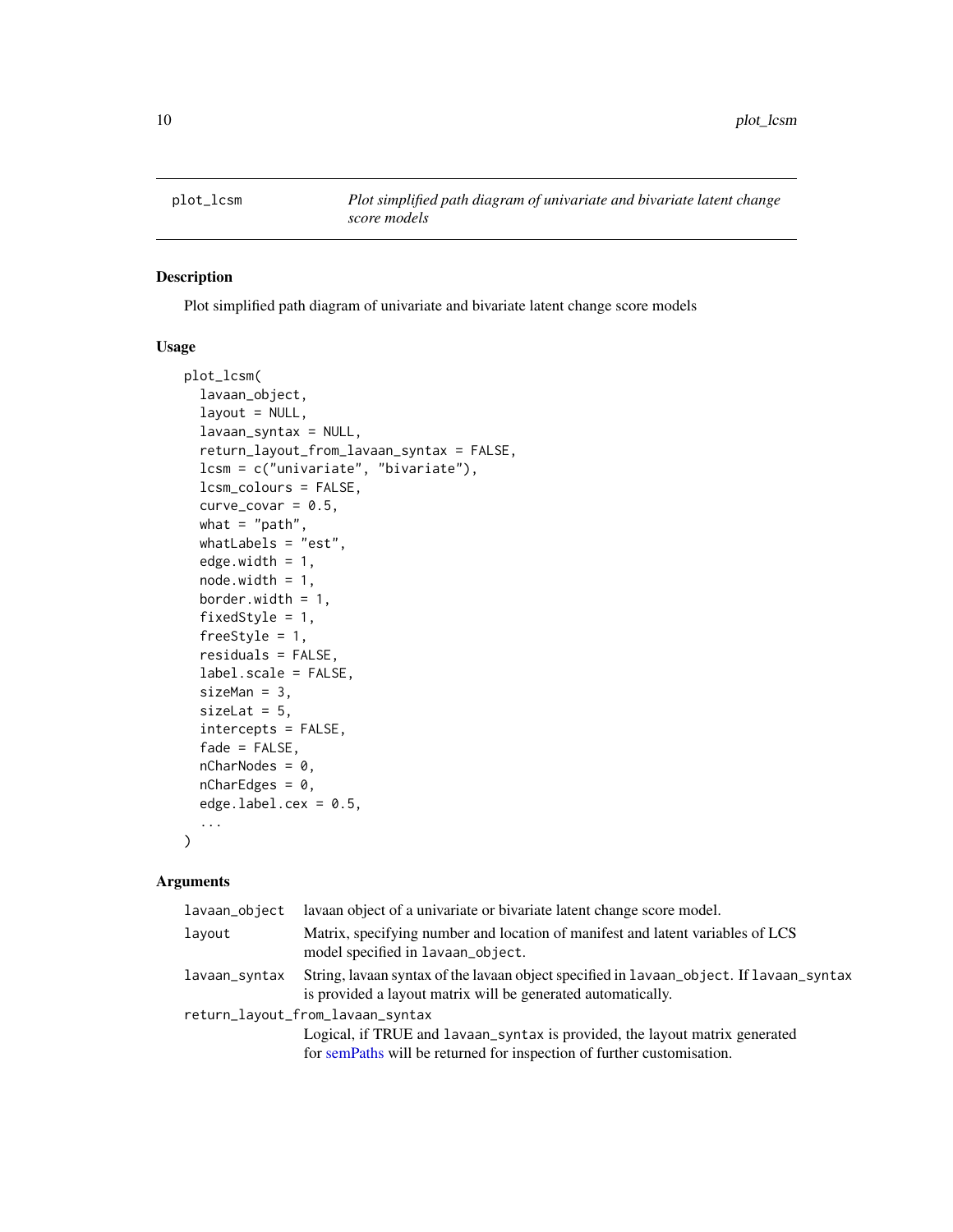<span id="page-10-0"></span>plot\_lcsm 11

| lcm                          | String, specifying whether lavaan_object represent a "univariate" or "bivariate"<br>LCS model.                                                                                                                     |
|------------------------------|--------------------------------------------------------------------------------------------------------------------------------------------------------------------------------------------------------------------|
| lcsm_colours                 | Logical, if TRUE the following colours will be used to highlight different parts<br>of the model: Observed variables (White); Latent true scores (Green); Latent<br>change scores (Blue); Change factors (Yellow). |
| curve_covar                  | See semPaths.                                                                                                                                                                                                      |
| what                         | See semPlot. "path" to show unweighted grey edges, "par" to show parameter<br>estimates as weighted (green/red) edges                                                                                              |
| whatLabels                   | See semPaths. "label" to show edge names as label, "est" for parameter esti-<br>mates, "hide" to hide edge labels.                                                                                                 |
| edge.width                   | See semPaths.                                                                                                                                                                                                      |
| node.width                   | See semPaths.                                                                                                                                                                                                      |
| border.width                 | See semPaths.                                                                                                                                                                                                      |
| fixedStyle                   | See semPaths.                                                                                                                                                                                                      |
| freeStyle                    | See semPaths.                                                                                                                                                                                                      |
| residuals                    | See semPaths.                                                                                                                                                                                                      |
| label.scale                  | See semPaths.                                                                                                                                                                                                      |
| sizeMan                      | See semPaths.                                                                                                                                                                                                      |
| sizeLat                      | See semPaths.                                                                                                                                                                                                      |
| intercepts                   | See semPaths.                                                                                                                                                                                                      |
| fade                         | See semPaths.                                                                                                                                                                                                      |
| nCharNodes                   | See semPaths.                                                                                                                                                                                                      |
| nCharEdges                   | See semPaths.                                                                                                                                                                                                      |
| edge.label.cex See semPaths. |                                                                                                                                                                                                                    |
| $\cdots$                     | Other arguments passed on to semPaths.                                                                                                                                                                             |

# Value

Plot

# References

Sacha Epskamp (2019). semPlot: Path Diagrams and Visual Analysis of Various SEM Packages' Output. R package version 1.1.1. <https://CRAN.R-project.org/package=semPlot>

# Examples

```
lavaan_syntax_uni <- fit_uni_lcsm(data = data_bi_lcsm,
                                 var = c("x1", "x2", "x3", "x4", "x5"),
                                 model = list(alpha_constant = TRUE,
                                              beta = TRUE,phi = TRUE),
                                 return_lavaan_syntax = TRUE,
                                 return_lavaan_syntax_string = TRUE)
```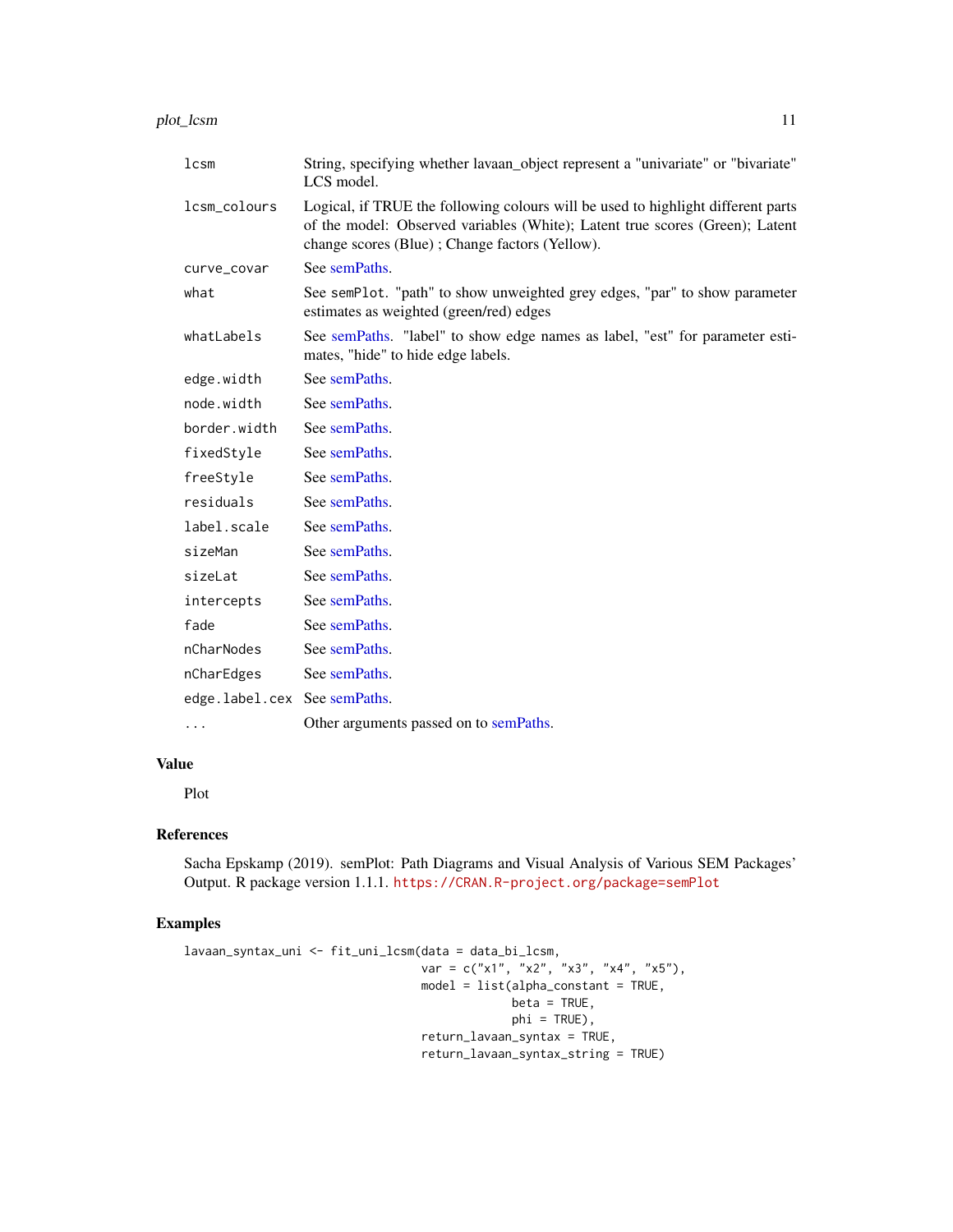```
lavaan_object_uni <- fit_uni_lcsm(data = data_bi_lcsm,
                                  var = c("x1", "x2", "x3", "x4", "x5"),
                                  model = list(alpha\_constant = TRUE,beta = TRUE,phi = TRUE))
plot_lcsm(lavaan_object = lavaan_object_uni,
         what = "cons", whatLabels = "invisible",
         lavaan_syntax = lavaan_syntax_uni,
         lcsm = "univariate")
```
plot\_trajectories *Plot individual trajectories*

# Description

Plot individual trajectories

#### Usage

```
plot_trajectories(
  data,
  id_var,
  var_list,
  line_colour = "blue",
  group_var = NULL,
  point_colour = "black",
  line\_alpha = 0.2,
  point_alpha = 0.2,
  point_size = 1,
  smooth = FALSE,
  smooth_method = "loess",
  smooth_se = FALSE,
  xlab = "X",
  ylab = "Y",scale_x_num = FALSE,
  scale_x_num_start = 1,
  random_sample_frac = 1,
  seed = 1234,
  title_n = FALSE,
  connect_missing = TRUE
)
```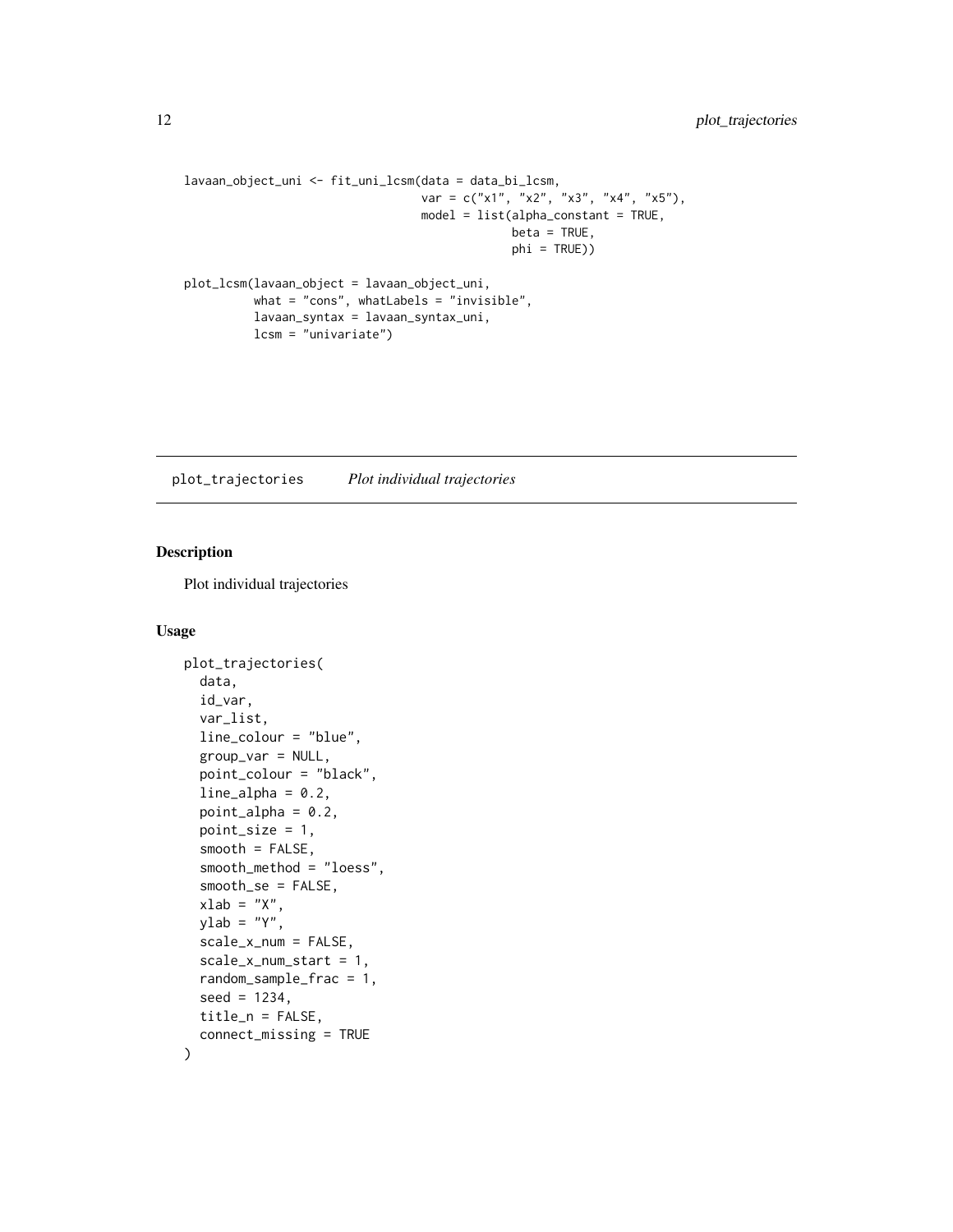# <span id="page-12-0"></span>plot\_trajectories 13

# Arguments

| data               | Dataset in wide format.                                                                                                                                                                                                                    |  |  |  |  |  |
|--------------------|--------------------------------------------------------------------------------------------------------------------------------------------------------------------------------------------------------------------------------------------|--|--|--|--|--|
| id_var             | String, specifying id variable.                                                                                                                                                                                                            |  |  |  |  |  |
| var_list           | Vector, specifying variable names to be plotted in sequential order.                                                                                                                                                                       |  |  |  |  |  |
| line_colour        | String, specifying colour of lines.                                                                                                                                                                                                        |  |  |  |  |  |
| group_var          | String, specifying variable name of group, each group will get individual colour<br>lines. This overwrites the line_colour argument. Also consider other options to<br>look at trajectories like facet_wrap which may be more appropriate. |  |  |  |  |  |
| point_colour       | String, specifying, colour of points.                                                                                                                                                                                                      |  |  |  |  |  |
| line_alpha         | Numeric, specifying alpha of lines.                                                                                                                                                                                                        |  |  |  |  |  |
| point_alpha        | Numeric, specifying alpha of points.                                                                                                                                                                                                       |  |  |  |  |  |
| point_size         | Numeric, size of point                                                                                                                                                                                                                     |  |  |  |  |  |
| smooth             | Logical, add smoothed conditional means using geom_smooth.                                                                                                                                                                                 |  |  |  |  |  |
| smooth_method      | String, specifying method to be used for calculating average line, see geom_smooth.                                                                                                                                                        |  |  |  |  |  |
| smooth_se          | Logical, specifying whether to add standard error of average line or not.                                                                                                                                                                  |  |  |  |  |  |
| xlab               | String for x axis label.                                                                                                                                                                                                                   |  |  |  |  |  |
| ylab               | String for y axis label.                                                                                                                                                                                                                   |  |  |  |  |  |
| scale_x_num        | Logical, if TRUE print sequential numbers starting from 1 as x axis labels, if<br>FALSE use variable names.                                                                                                                                |  |  |  |  |  |
| scale_x_num_start  |                                                                                                                                                                                                                                            |  |  |  |  |  |
|                    | Numeric, if scale_x_num = TRUE this is the starting value of the x axis.                                                                                                                                                                   |  |  |  |  |  |
| random_sample_frac |                                                                                                                                                                                                                                            |  |  |  |  |  |
|                    | The fraction of rows to select (from wide dataset), default is set to 1 (100 per-<br>cent) of the sample.                                                                                                                                  |  |  |  |  |  |
| seed               | Set seed for random sample if random_sample_frac argument is used.                                                                                                                                                                         |  |  |  |  |  |
| title_n            | Logical, specifying whether to print title with number and percentage of cases<br>used for the plot.                                                                                                                                       |  |  |  |  |  |
| connect_missing    |                                                                                                                                                                                                                                            |  |  |  |  |  |
|                    | Logical, specifying whether to connect points by id_var across missing values.                                                                                                                                                             |  |  |  |  |  |

#### Value

ggplot2 object

# Examples

```
# Create plot for construct x
plot_trajectories(data = data_bi_lcsm,
                 id\_var = "id",var_list = c("x1", "x2", "x3", "x4", "x5",
                               "x6", "x7", "x8", "x9", "x10"))
# Create plot for construct y specifying some ather arguments
```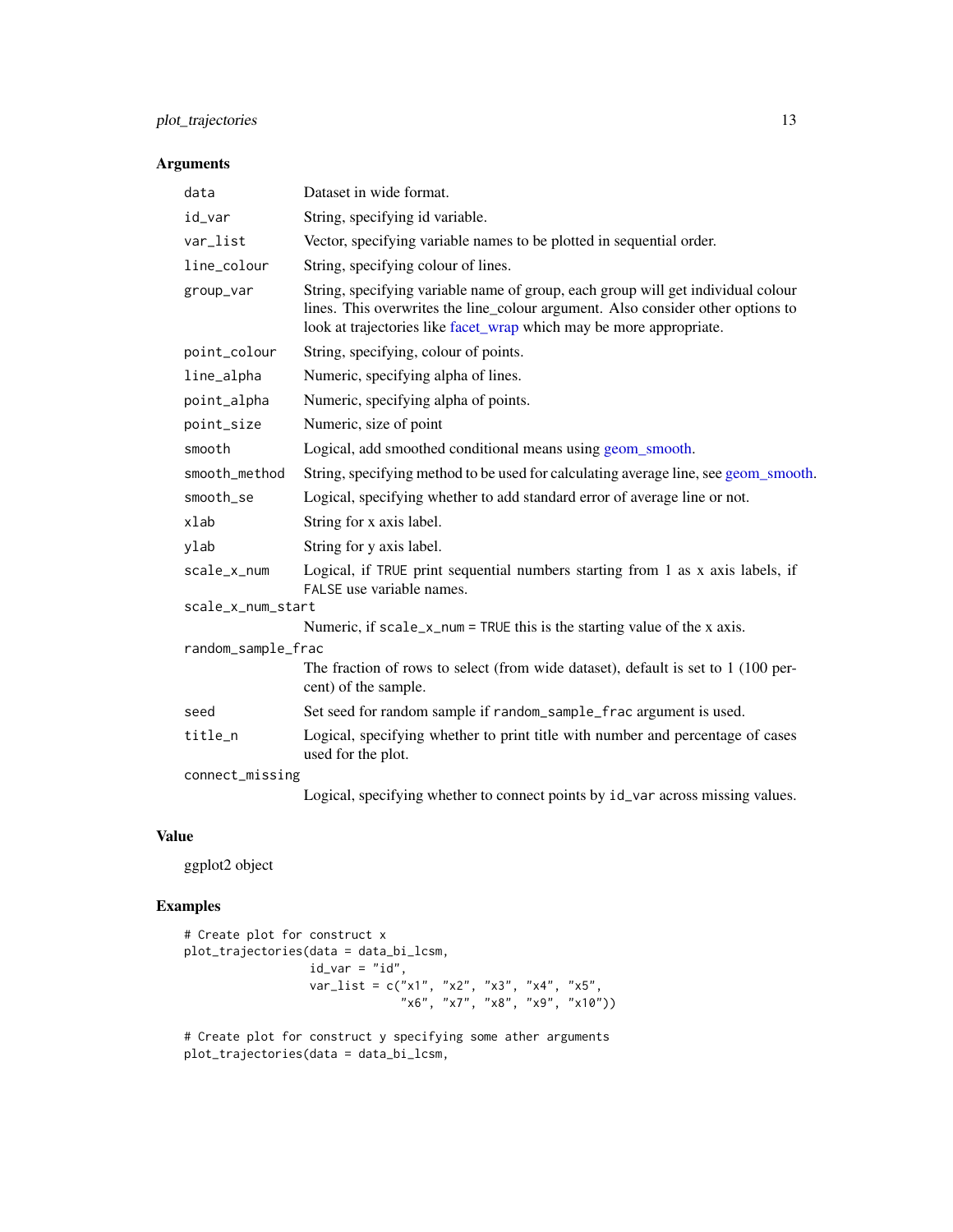```
id\_var = "id",var_list = c("y1", "y2", "y3", "y4", "y5",
             "y6", "y7", "y8", "y9", "y10"),
xlab = "Time", ylab = "Y Score",
connect\_missing = FALSE, random\_sample\_frac = 0.5)
```

| rename_lcsm_vars |        |  | Rename variables for univariate and bivariate latent change score |  |  |  |
|------------------|--------|--|-------------------------------------------------------------------|--|--|--|
|                  | models |  |                                                                   |  |  |  |

# Description

Rename variables for univariate and bivariate latent change score models

#### Usage

```
rename_lcsm_vars(data, var_x, var_y)
```
# Arguments

| data  | Dataset in wide format                       |
|-------|----------------------------------------------|
| var x | List of variables measuring first construct  |
| var_v | List of variables measuring second construct |

# Value

Dataset in wide format with renamed variables

| select_bi_cases | Select cases based on minimum number of available session scores on |
|-----------------|---------------------------------------------------------------------|
|                 | two longitudinal measures                                           |

### Description

Select cases based on minimum number of available session scores on two longitudinal measures

### Usage

```
select_bi_cases(data, id_var, var_list_x, var_list_y, min_count_x, min_count_y)
```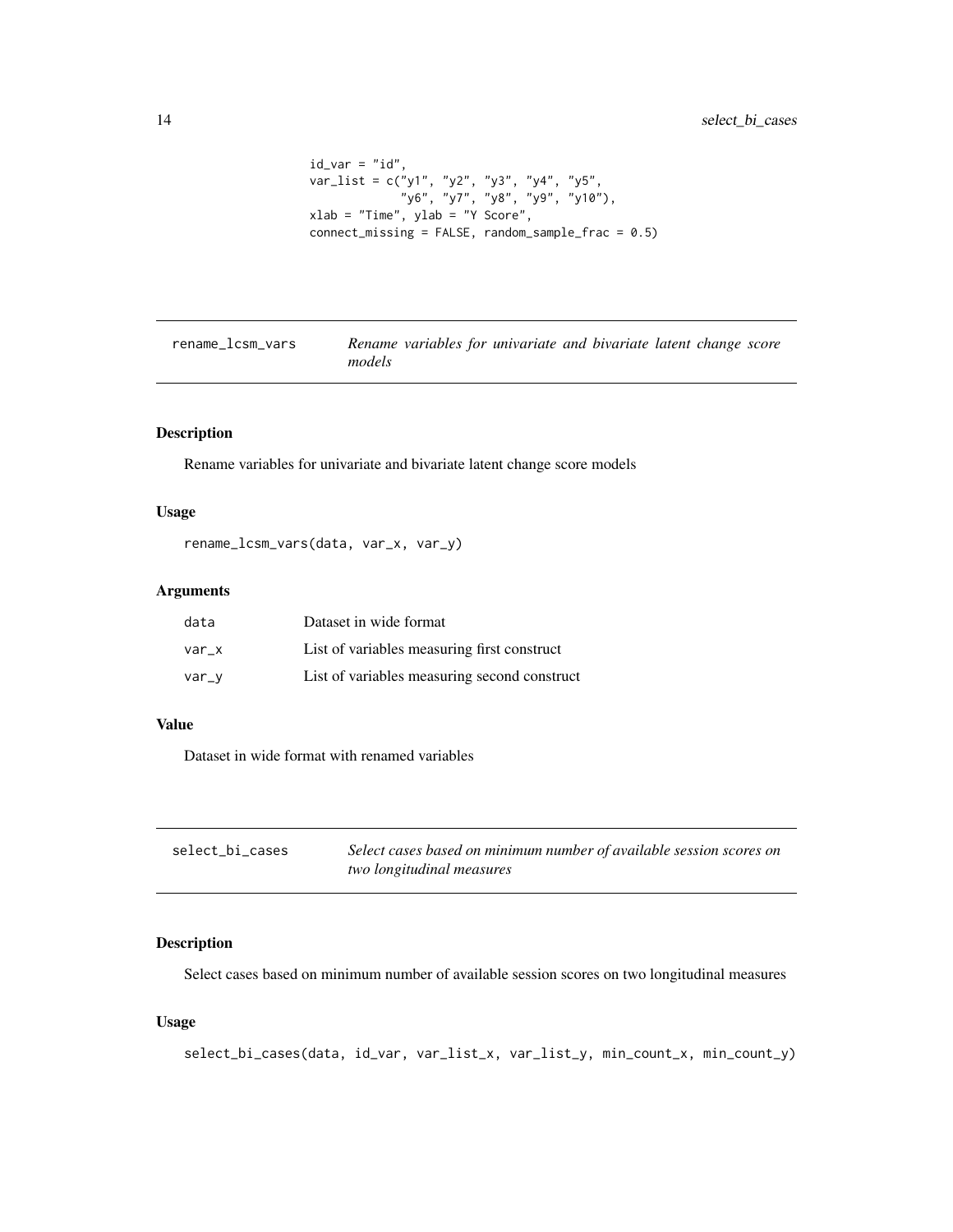# <span id="page-14-0"></span>Arguments

| data           | A data frame in "wide" format, i.e. one column for each measurement point and<br>one row for each observation. |
|----------------|----------------------------------------------------------------------------------------------------------------|
| id_var         | String, specifying id variable.                                                                                |
| $var_list_x$   | Vector, specifying variable names of construct $X$ in sequential order.                                        |
| var_list_y     | Vector, specifying variable names of construct Y in sequential order.                                          |
| $min\_count_x$ | Numeric, specifying minimum number of available scores for construct X.                                        |
| $min\_count_y$ | Numeric, specifying minimum number of available scores for construct Y.                                        |

# Value

tibble

# Examples

```
select_bi_cases(data_bi_lcsm,
               id\_var = "id",var_list_x = names(data_bi_lossm)[2:11],var_list_y = names(data_bi_lcsm)[12:21],
               min\_count_x = 7,
               min\_count_y = 7
```

| select_uni_cases | Select cases based on minimum number of available session scores on |
|------------------|---------------------------------------------------------------------|
|                  | one longitudinal measure                                            |

# Description

Select cases based on minimum number of available session scores on one longitudinal measure

# Usage

```
select_uni_cases(data, id_var, var_list, min_count, return_id_only = FALSE)
```
# Arguments

| data      | Dataset in wide format.                                                            |
|-----------|------------------------------------------------------------------------------------|
| id_var    | String, specifying id variable.                                                    |
| var_list  | Vector, specifying variable names in sequential order.                             |
| min_count | Numeric, specifying minimum number of available scores                             |
|           | return_id_only Logical, if TRUE only return ID. This is needed for select_bi_cases |

# Value

tibble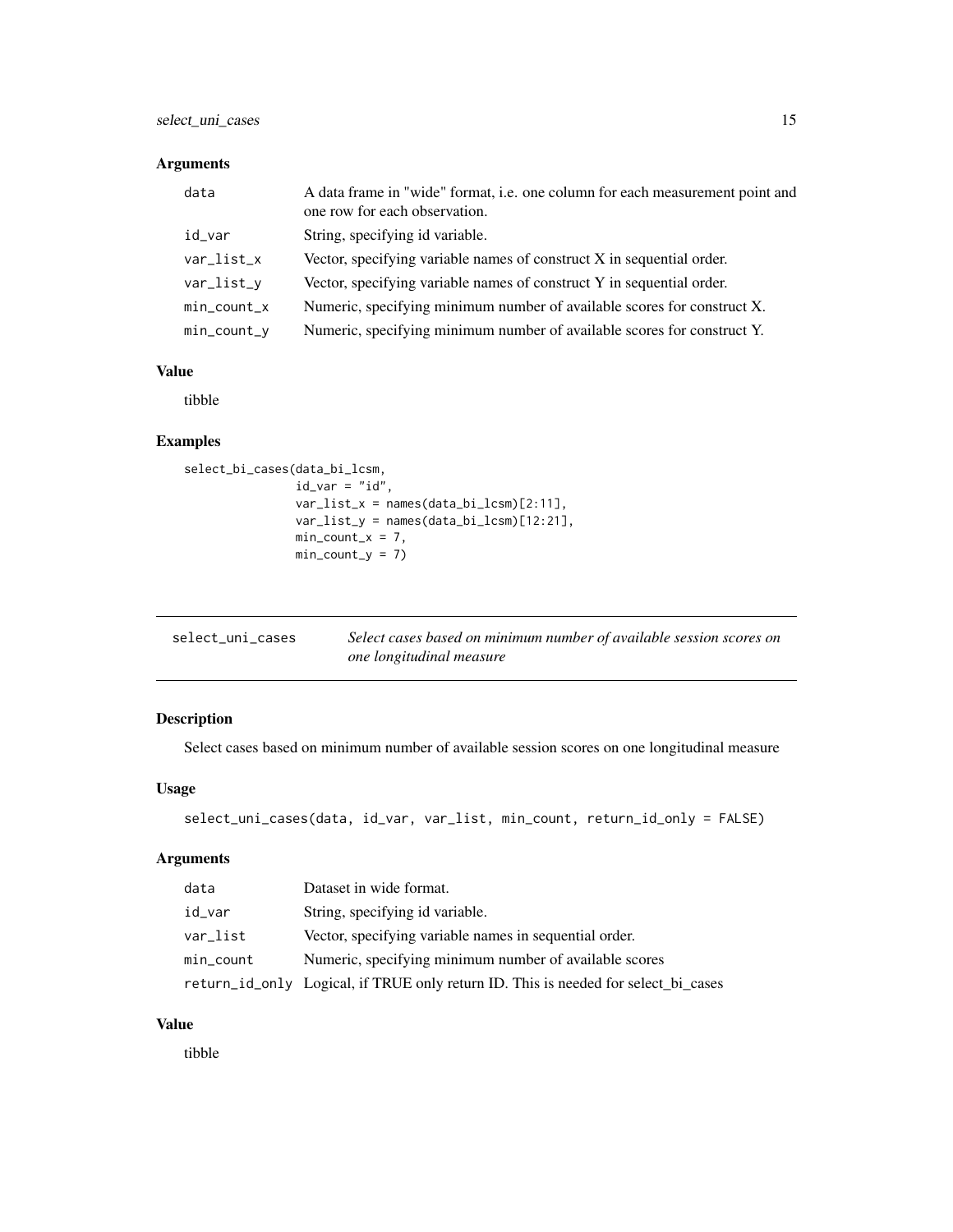# <span id="page-15-0"></span>Examples

```
select_uni_cases(data_uni_lcsm,
                id\_var = "id",var_list = names(data_uni_lcsm)[-1],
                 min\_count = 7
```

| sim bi lcsm | Simulate data from bivariate latent change score model parameter es- |
|-------------|----------------------------------------------------------------------|
|             | <i>timates</i>                                                       |

### Description

This function simulate data from bivariate latent change score model parameter estimates using [simulateData.](#page-0-0)

#### Usage

```
sim_bi_lcsm(
  timepoints,
 model_x,
 model_x_param = NULL,
 model_y,
 model_y_param = NULL,
 coupling,
  coupling_param = NULL,
  sample.nobs = 500,
  na_xpct = 0,
 na_y_pct = 0,
  ...,
 var_x = "x",var_y = "y",change_letter_x = "g",change\_letter_y = "j",return_lavaan_syntax = FALSE
)
```

| timepoints    | See specify bi lcsm                                                                                              |
|---------------|------------------------------------------------------------------------------------------------------------------|
| $model_x$     | See specify bi lcsm                                                                                              |
| model_x_param | List, specifying parameter estimates for the LCS model that has been specified<br>in the argument 'model_ $x$ ': |
|               | • gamma <sub>l</sub> x1: Mean of latent true scores x (Intercept),                                               |
|               |                                                                                                                  |

- sigma2\_ux: Variance of observed scores x,
- 
- sigma2\_lx1: Variance of latent true scores x,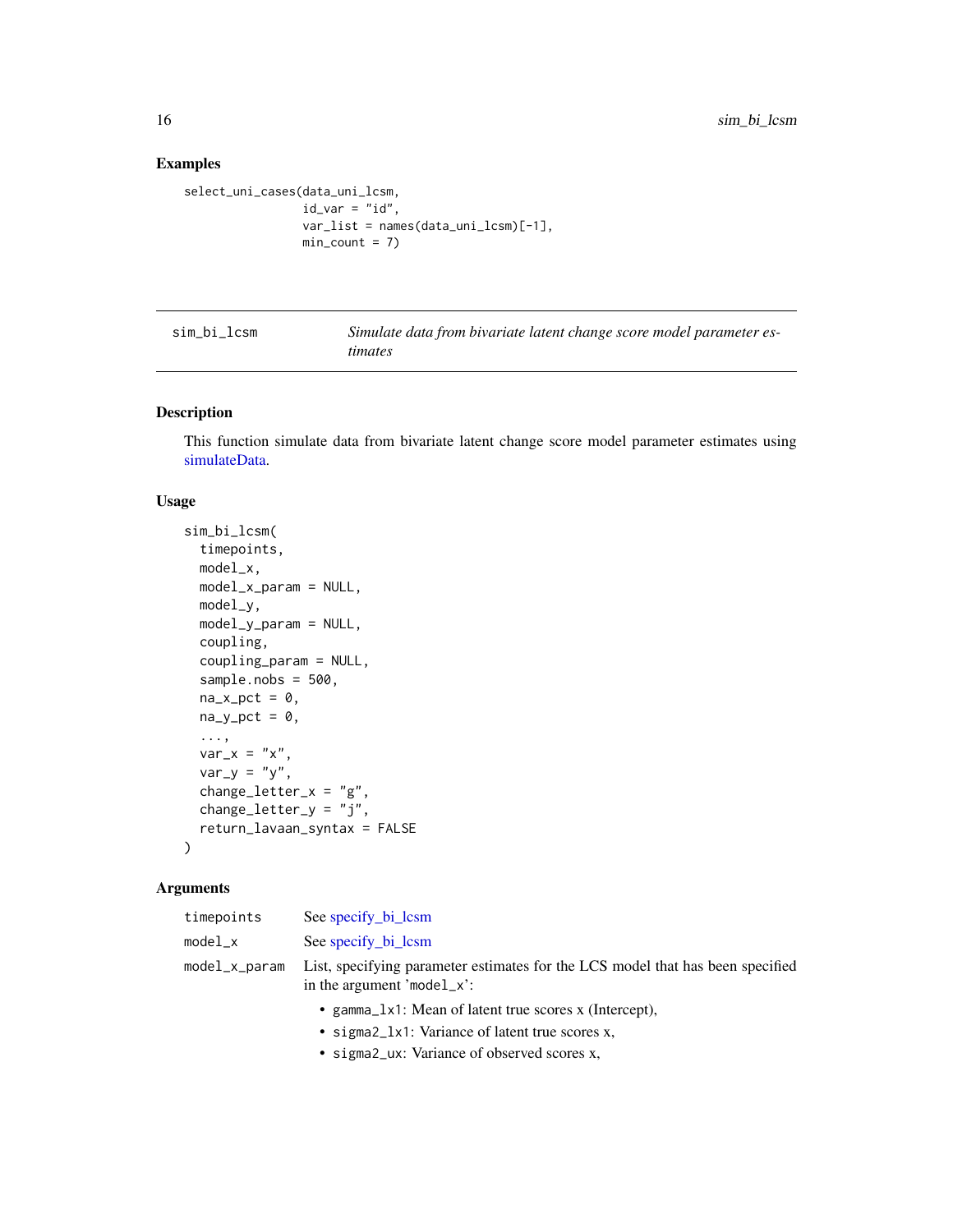| $model_y$<br>model_y_param | • alpha_g2: Mean of change factor (g2),<br>• alpha_g3: Mean of change factor $(g3)$ ,<br>· sigma2_g2: Variance of change factor (g2).<br>• sigma2_g3: Variance of change factor (g3),<br>• sigma_g21x1: Covariance of change factor (g2) with the initial true score<br>$x$ ( $\{x1\}$ ),<br>• sigma_g31x1: Covariance of change factor (g3) with the initial true score<br>$x$ ( $\{1x1\}$ ),<br>• sigma_g2g3: Covariance of change factors (g2 and g2),<br>• phi_x: Autoregression of change scores x.<br>See specify_bi_lcsm<br>List, specifying parameter estimates for the LCS model that has been specified<br>in the argument 'model_y': |
|----------------------------|-------------------------------------------------------------------------------------------------------------------------------------------------------------------------------------------------------------------------------------------------------------------------------------------------------------------------------------------------------------------------------------------------------------------------------------------------------------------------------------------------------------------------------------------------------------------------------------------------------------------------------------------------|
|                            | • gamma_ly1: Mean of latent true scores y (Intercept),                                                                                                                                                                                                                                                                                                                                                                                                                                                                                                                                                                                          |
|                            | • sigma2_ly1: Variance of latent true scores y,                                                                                                                                                                                                                                                                                                                                                                                                                                                                                                                                                                                                 |
|                            | · sigma2_uy: Variance of observed scores y,                                                                                                                                                                                                                                                                                                                                                                                                                                                                                                                                                                                                     |
|                            | • alpha_j2: Mean of change factor (j2),                                                                                                                                                                                                                                                                                                                                                                                                                                                                                                                                                                                                         |
|                            | • alpha_j3: Mean of change factor $(j3)$ ,                                                                                                                                                                                                                                                                                                                                                                                                                                                                                                                                                                                                      |
|                            | • sigma2_j2: Variance of change factor (j2).                                                                                                                                                                                                                                                                                                                                                                                                                                                                                                                                                                                                    |
|                            | · sigma2_j3: Variance of change factor (j3),                                                                                                                                                                                                                                                                                                                                                                                                                                                                                                                                                                                                    |
|                            | • sigma_j2ly1: Covariance of change factor (j2) with the initial true score x<br>(1y1),                                                                                                                                                                                                                                                                                                                                                                                                                                                                                                                                                         |
|                            | • sigma_j31y1: Covariance of change factor $(j3)$ with the initial true score x<br>(1y1),                                                                                                                                                                                                                                                                                                                                                                                                                                                                                                                                                       |
|                            | • sigma_j2j3: Covariance of change factors (j2 and j2),                                                                                                                                                                                                                                                                                                                                                                                                                                                                                                                                                                                         |
|                            | • phi_y: Autoregression of change scores y.                                                                                                                                                                                                                                                                                                                                                                                                                                                                                                                                                                                                     |
| coupling                   | See specify_bi_lcsm                                                                                                                                                                                                                                                                                                                                                                                                                                                                                                                                                                                                                             |
|                            | coupling_param List, specifying parameter estimates coupling parameters that have been speci-<br>fied in the argument 'coupling':                                                                                                                                                                                                                                                                                                                                                                                                                                                                                                               |
|                            | • sigma_su: Covariance of residuals x and y,                                                                                                                                                                                                                                                                                                                                                                                                                                                                                                                                                                                                    |
|                            | • sigma_ly1lx1: Covariance of intercepts x and y,                                                                                                                                                                                                                                                                                                                                                                                                                                                                                                                                                                                               |
|                            | • sigma_g2ly1: Covariance of change factor $x$ (g2) with the initial true score<br>y(1y1),                                                                                                                                                                                                                                                                                                                                                                                                                                                                                                                                                      |
|                            | • sigma_g31y1: Covariance of change factor $x$ (g3) with the initial true score<br>$y$ (ly $1$ ),                                                                                                                                                                                                                                                                                                                                                                                                                                                                                                                                               |
|                            | • sigma_j21x1: Covariance of change factor $y$ (j2) with the initial true score<br>$x$ ( $\{1x1\}$ ),                                                                                                                                                                                                                                                                                                                                                                                                                                                                                                                                           |
|                            | • sigma_j31x1: Covariance of change factor $y$ (j3) with the initial true score<br>$x$ (1x1),                                                                                                                                                                                                                                                                                                                                                                                                                                                                                                                                                   |
|                            | • sigma_j2g2: Covariance of change factors $y$ (j2) and $x$ (g2),                                                                                                                                                                                                                                                                                                                                                                                                                                                                                                                                                                               |
|                            | • sigma_j2g3: Covariance of change factors $y$ (j2) and $x$ (g3),                                                                                                                                                                                                                                                                                                                                                                                                                                                                                                                                                                               |
|                            | • sigma_j3g2: Covariance of change factors $y$ (j3) and $x$ (g2),                                                                                                                                                                                                                                                                                                                                                                                                                                                                                                                                                                               |

• delta\_con\_xy: Change score x (t) determined by true score y (t),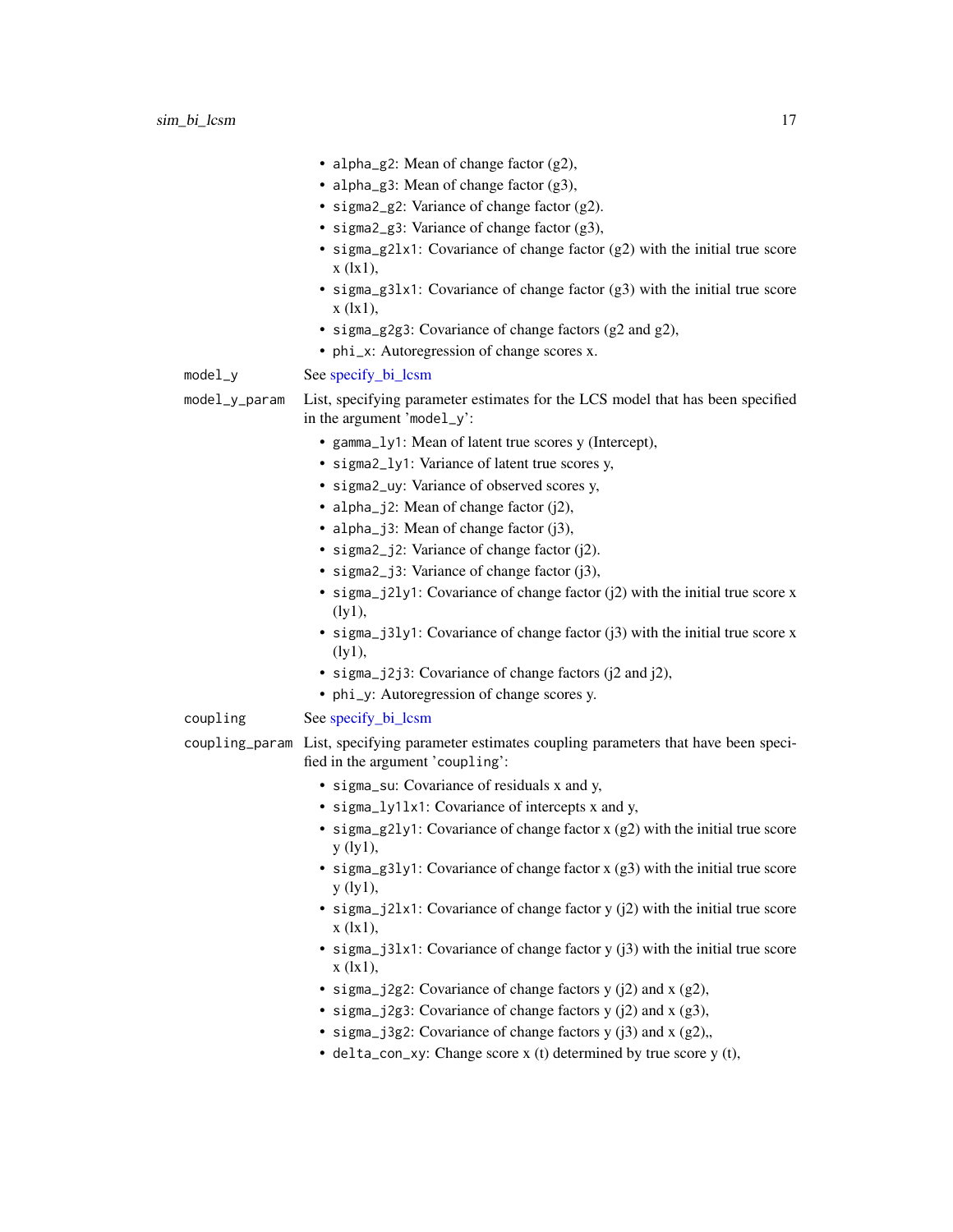<span id="page-17-0"></span>

|                 | • delta_con_yx: Change score $y(t)$ determined by true score $x(t)$ ,               |  |
|-----------------|-------------------------------------------------------------------------------------|--|
|                 | • delta_lag_xy: Change score $x(t)$ determined by true score $y(t-1)$ ,             |  |
|                 | • delta_lag_yx: Change score y (t) determined by true score x (t-1),                |  |
|                 | • $xi_{\text{con}}$ xi_con_xy: Change score x (t) determined by change score y (t), |  |
|                 | • $xi_{\text{con}}$ xi_con_yx: Change score y (t) determined by change score x (t), |  |
|                 | • $xi_{1}$ and $xi_{2}$ xy: Change score x (t) determined by change score y (t-1),  |  |
|                 | • $xi\_lag\_yx$ : Change score y (t) determined by change score x (t-1)             |  |
| sample.nobs     | Numeric, number of cases to be simulated, see specify_uni_lcsm                      |  |
| $na_x_pct$      | Numeric, percentage of random missing values in the simulated dataset $[0,1]$       |  |
| $na_y$          | Numeric, percentage of random missing values in the simulated dataset [0,1]         |  |
| .               | Arguments to be passed on to simulateData                                           |  |
| $var_x$         | See specify_bi_lcsm                                                                 |  |
| $var_y$         | See specify bi lcsm                                                                 |  |
| change_letter_x |                                                                                     |  |
|                 | See specify_bi_lcsm                                                                 |  |
| change_letter_y |                                                                                     |  |
|                 | See specify_bi_lcsm                                                                 |  |

return\_lavaan\_syntax

Logical, if TRUE return the lavaan syntax used for simulating data. To make it look beautiful use the function [cat.](#page-0-0)

#### Value

tibble

### References

Ghisletta, P., & McArdle, J. J. (2012). Latent Curve Models and Latent Change Score Models Estimated in R. Structural Equation Modeling: A Multidisciplinary Journal, 19(4), 651–682. <https://doi.org/10.1080/10705511.2012.713275>.

Grimm, K. J., Ram, N., & Estabrook, R. (2017). Growth Modeling—Structural Equation and Multilevel Modeling Approaches. New York: The Guilford Press.

Kievit, R. A., Brandmaier, A. M., Ziegler, G., van Harmelen, A.-L., de Mooij, S. M. M., Moutoussis, M., ... Dolan, R. J. (2018). Developmental cognitive neuroscience using latent change score models: A tutorial and applications. Developmental Cognitive Neuroscience, 33, 99–117. [https:](https://doi.org/10.1016/j.dcn.2017.11.007) [//doi.org/10.1016/j.dcn.2017.11.007](https://doi.org/10.1016/j.dcn.2017.11.007).

McArdle, J. J. (2009). Latent variable modeling of differences and changes with longitudinal data. Annual Review of Psychology, 60(1), 577–605. [https://doi.org/10.1146/annurev.psych.](https://doi.org/10.1146/annurev.psych.60.110707.163612) [60.110707.163612](https://doi.org/10.1146/annurev.psych.60.110707.163612).

Yves Rosseel (2012). lavaan: An R Package for Structural Equation Modeling. Journal of Statistical Software, 48(2), 1-36. <http://www.jstatsoft.org/v48/i02/>.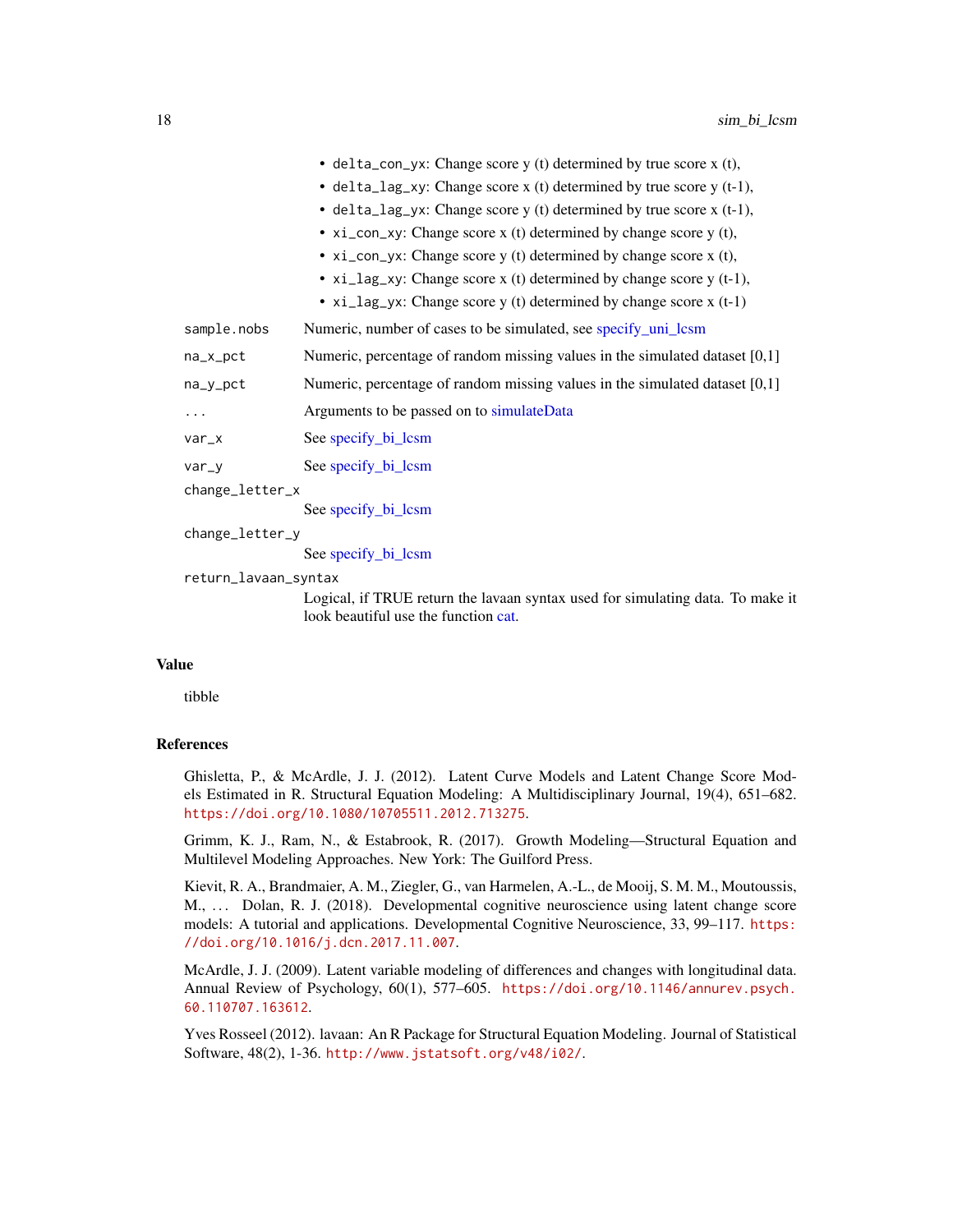# <span id="page-18-0"></span>sim\_uni\_lcsm 19

#### Examples

```
# Simulate data from bivariate LCS model parameters
sim_bi_lcsm(timepoints = 12,
            na_xpct = .05,
            na_y_pct = .1,
            model_x = list(alpha\_constant = TRUE, beta = TRUE, phi = FALSE),model_x_param = list(gamma_l x1 = 21,signal<sub>2</sub>1x1 = .5,
                                 signa2_ux = .2,alpha_g2 = -.4,
                                 signa2_g2 = .4,signa_g2lx1 = .2,beta_x = -.1,
            model_y = list(alpha_constant = TRUE, beta = TRUE, phi = TRUE),
            model_y_param = list(gamma_ly1 = 5,
                                 signally1 = .2,
                                 sigma2_{UV} = .2alpha_j2 = -.2,
                                 signa2_j2 = .1,signa_j2ly1 = .02,
                                 beta_y = -.2,
                                 phi_y = .1,
            coupling = list(delta_lag_xy = TRUE,
                            xi\_lag_yx = TRUE,
            coupling_param =list(sigma_su = .01,
                                 signaly1lx1 = .2,signa_g2ly1 = .1,signa_j2lx1 = .1,signa_{12g2} = .01,
                                 delta_{lag_xxy} = .13,
                                 xi\_lag_yx = .4,
            return_lavaan_syntax = FALSE)
```
sim\_uni\_lcsm *Simulate data from univariate latent change score model parameter estimates*

#### Description

This function simulate data from univariate latent change score model parameter estimates using [simulateData.](#page-0-0)

#### Usage

```
sim_uni_lcsm(
  timepoints,
  model,
 model_param = NULL,
```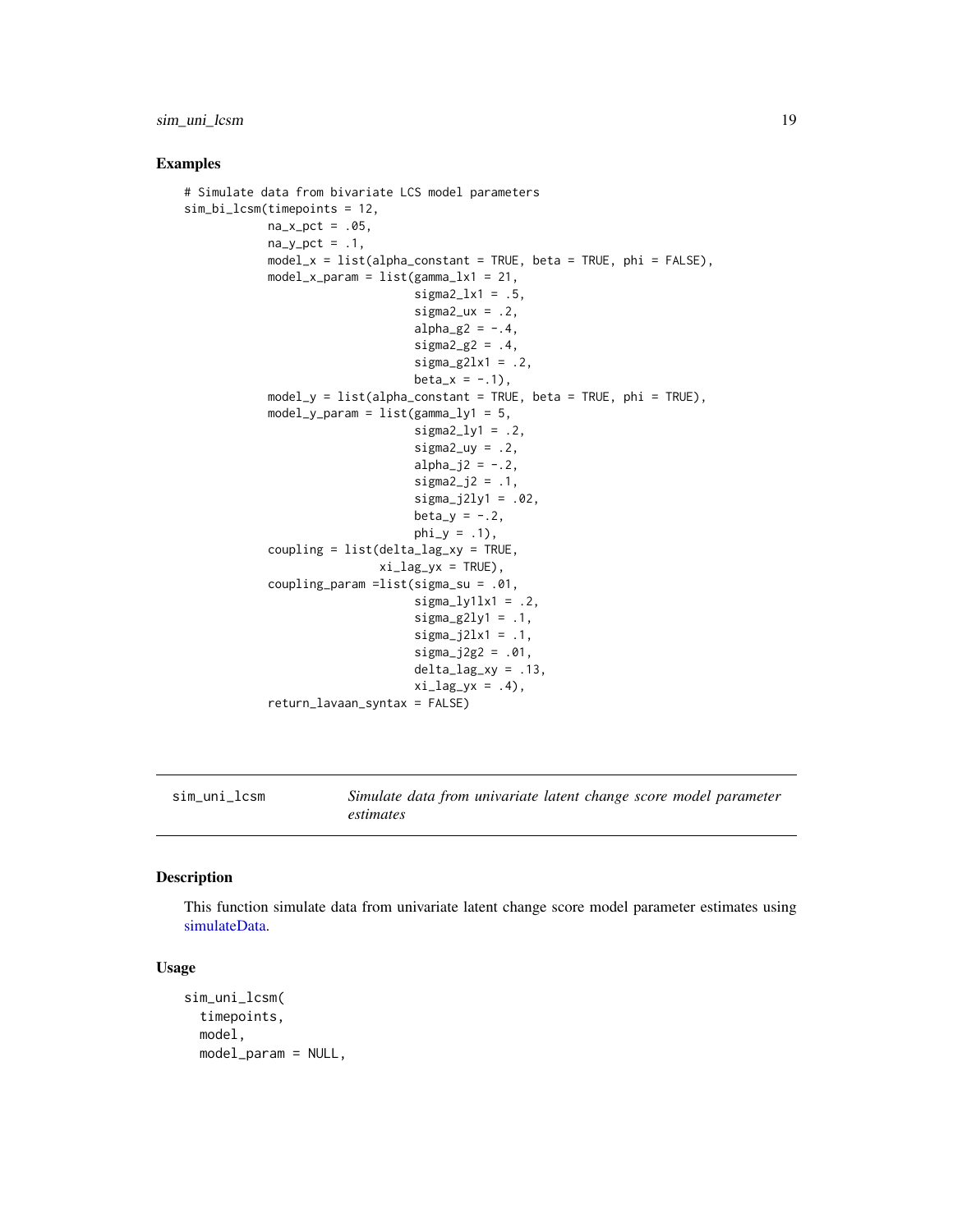```
var = "x",change_letter = "g",sample.nobs = 500,
 na\_pct = 0,
  ...,
 return_lavaan_syntax = FALSE
\mathcal{L}
```
# Arguments

| timepoints           | See specify_uni_lcsm                                                                                                                                                                                                                                                                                                                                                                                                                                                                                                                                                                                                                                                                                 |  |
|----------------------|------------------------------------------------------------------------------------------------------------------------------------------------------------------------------------------------------------------------------------------------------------------------------------------------------------------------------------------------------------------------------------------------------------------------------------------------------------------------------------------------------------------------------------------------------------------------------------------------------------------------------------------------------------------------------------------------------|--|
| model                | See specify_uni_lcsm                                                                                                                                                                                                                                                                                                                                                                                                                                                                                                                                                                                                                                                                                 |  |
| model_param          | List, specifying parameter estimates for the LCS model that has been specified<br>in the argument 'model'                                                                                                                                                                                                                                                                                                                                                                                                                                                                                                                                                                                            |  |
|                      | • gamma_1x1: Mean of latent true scores x (Intercept),<br>• sigma2_1x1: Variance of latent true scores x,<br>• sigma2_ux: Variance of observed scores x,<br>• alpha_g2: Mean of change factor $(g2)$ ,<br>• alpha_g3: Mean of change factor (g3),<br>• sigma2_g2: Variance of constant change factor (g2).<br>• sigma2_g3: Variance of constant change factor (g3),<br>· sigma_g21x1: Covariance of constant change factor (g2) with the initial<br>true score $x$ ( $\{x\}$ ),<br>• sigma_g31x1: Covariance of constant change factor (g3) with the initial<br>true score $x$ ( $ x_1$ ),<br>· sigma_g2g3: Covariance of change factors (g2 and g2),<br>• phi_x: Autoregression of change scores x. |  |
| var                  | See specify_uni_lcsm                                                                                                                                                                                                                                                                                                                                                                                                                                                                                                                                                                                                                                                                                 |  |
| change_letter        | See specify_uni_lcsm                                                                                                                                                                                                                                                                                                                                                                                                                                                                                                                                                                                                                                                                                 |  |
| sample.nobs          | Numeric, number of cases to be simulated, see specify_uni_lcsm                                                                                                                                                                                                                                                                                                                                                                                                                                                                                                                                                                                                                                       |  |
| na_pct               | Numeric, percentage of random missing values in the simulated dataset [0,1]                                                                                                                                                                                                                                                                                                                                                                                                                                                                                                                                                                                                                          |  |
|                      | Arguments to be passed on to simulateData                                                                                                                                                                                                                                                                                                                                                                                                                                                                                                                                                                                                                                                            |  |
| return_lavaan_syntax |                                                                                                                                                                                                                                                                                                                                                                                                                                                                                                                                                                                                                                                                                                      |  |
|                      | Logical, if TRUE return the lavaan syntax used for simulating data. To make it                                                                                                                                                                                                                                                                                                                                                                                                                                                                                                                                                                                                                       |  |

#### Value

tibble

# Examples

```
# Simulate data from univariate LCS model parameters
sim_uni_lcsm(timepoints = 10,
            model = list(alpha_constant = TRUE, beta = FALSE, phi = TRUE),
```
look beautiful use the function [cat.](#page-0-0)

<span id="page-19-0"></span>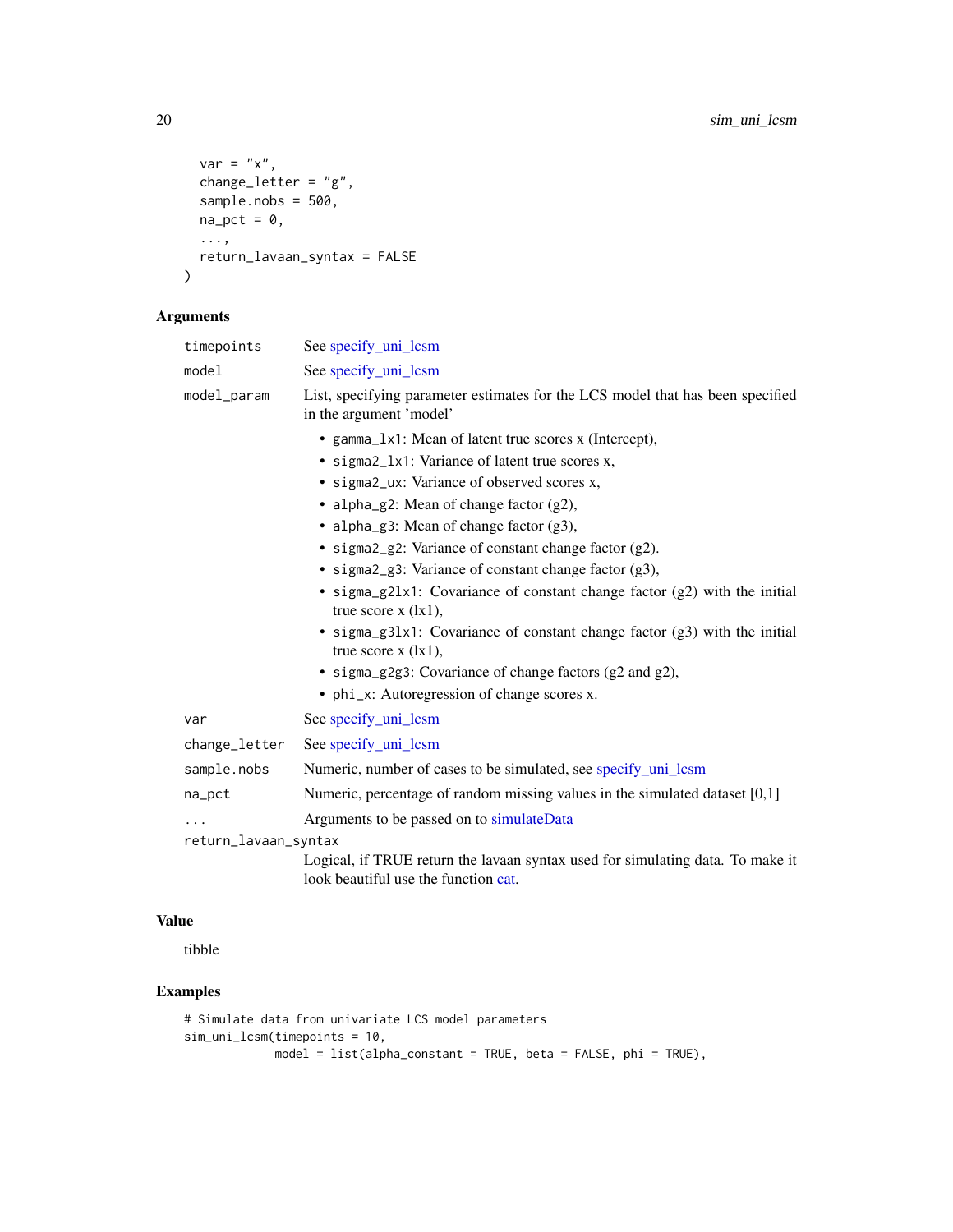```
model\_param = list(gamma_l x1 = 21,signal<sub>2</sub>1x1 = 1.5,
                    signa2_ux = .2,alpha_j2 = -.93,
                    signa2_j2 = .1,
                    signa_j2lx1 = .2,
return_lavaan_syntax = FALSE,
sample.nobs = 1000,
na_pct = .3)
```
<span id="page-20-1"></span>specify\_bi\_lcsm *Specify lavaan model for bivariate latent change score models*

### Description

Specify lavaan model for bivariate latent change score models

# Usage

```
specify_bi_lcsm(
  timepoints,
  var_x,
 model_x,
 var_y,
 model_y,
 coupling,
 change_letter_x = "g",change_letter_y = "j"\mathcal{L}
```

```
Arguments
```

| timepoints | Number of timepoints.                                                                |
|------------|--------------------------------------------------------------------------------------|
| $var_x$    | Vector, specifying variables measuring one construct of the model.                   |
| $model_x$  | List, specifying model specifications (logical) for variables specified in $var_x$ . |
|            | • alpha_constant (Constant change factor),                                           |
|            | • alpha_piecewise (Piecewise constant change factors),                               |
|            | • alpha_piecewise_num (Changepoint of piecewise constant change fac-<br>tors),       |
|            | • alpha_linear (Linear change factor),                                               |
|            | • beta (Proportional change factor),                                                 |
|            | • phi (Autoregression of change scores).                                             |
| $var_y$    | Vector, specifying variables measuring another construct of the model.               |
| $model_v$  | List, specifying model specifications (logical) for variables specified in $var_y$ . |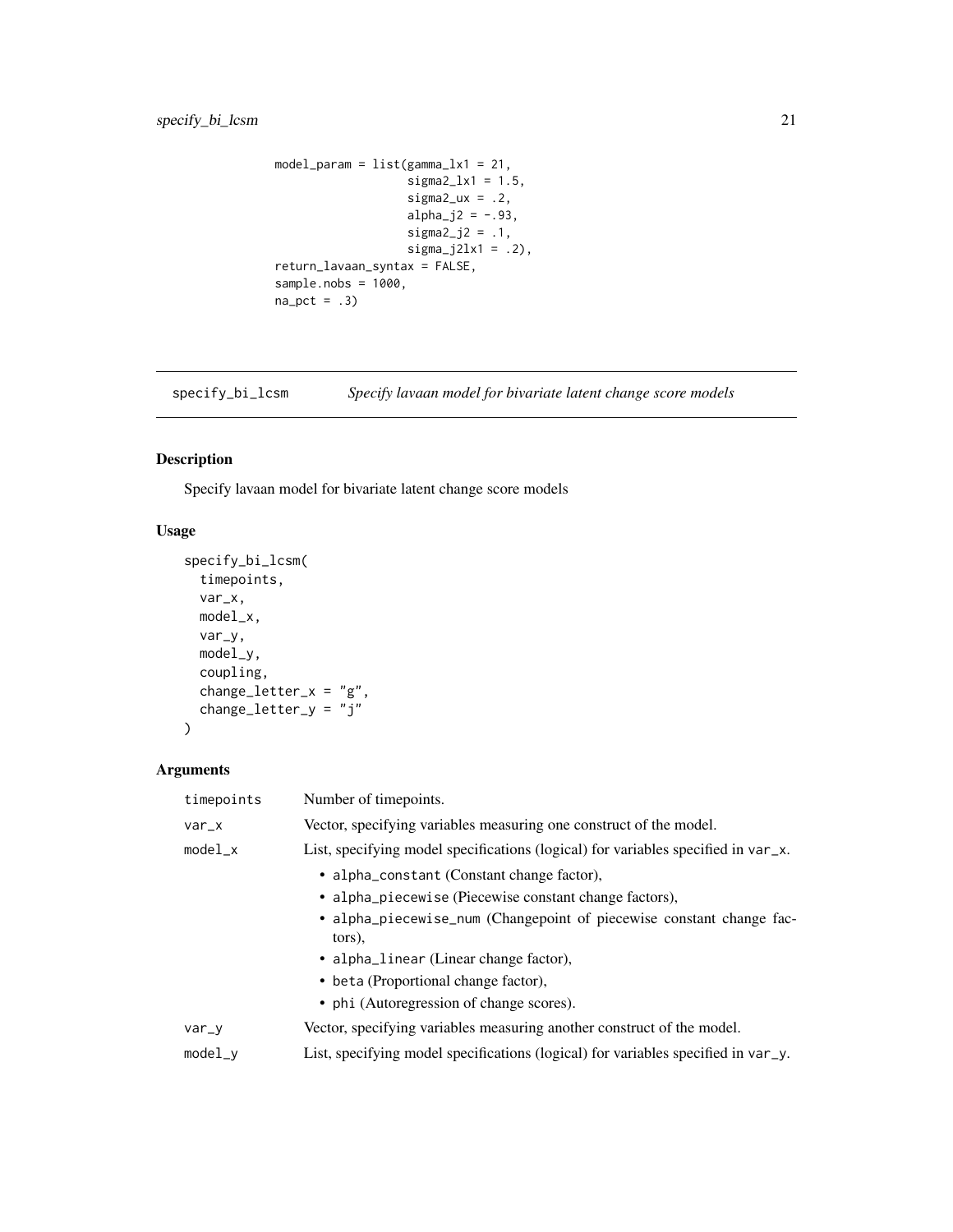|                 | • alpha_constant (Constant change factor),                                                 |
|-----------------|--------------------------------------------------------------------------------------------|
|                 | • alpha_piecewise (Piecewise constant change factors),                                     |
|                 | • alpha_piecewise_num (Changepoint of piecewise constant change fac-<br>tors),             |
|                 | • alpha_linear (Linear change factor),                                                     |
|                 | • beta (Proportional change factor),                                                       |
|                 | • phi (Autoregression of change scores).                                                   |
| coupling        | List, specifying coupling parameters.                                                      |
|                 | • coupling_piecewise (Piecewise coupling parameters),                                      |
|                 | • coupling_piecewise_num (Changepoint of piecewise coupling parame-<br>ters),              |
|                 | • delta_con_xy (True score y predicting concurrent change score x),                        |
|                 | • delta_lag_xy (True score y predicting subsequent change score x),                        |
|                 | • delta_con_yx (True score x predicting concurrent change score y),                        |
|                 | • delta_lag_yx (True score x predicting subsequent change score y),                        |
|                 | • xi_con_xy (Change score y predicting concurrent change score x),                         |
|                 | • xi_lag_xy (Change score y predicting subsequent change score x),                         |
|                 | • xi_con_yx (Change score x predicting concurrent change score y),                         |
|                 | • xi_lag_yx (Change score x predicting subsequent change score y).                         |
| change_letter_x |                                                                                            |
|                 | String, specifying letter to be used as change factor for construct x in lavaan<br>syntax. |
| change_letter_y |                                                                                            |
|                 |                                                                                            |

String, specifying letter to be used as change factor for construct y in lavaan syntax.

# Value

Lavaan model syntax including comments.

# References

Ghisletta, P., & McArdle, J. J. (2012). Latent Curve Models and Latent Change Score Models Estimated in R. Structural Equation Modeling: A Multidisciplinary Journal, 19(4), 651–682. <https://doi.org/10.1080/10705511.2012.713275>.

Grimm, K. J., Ram, N., & Estabrook, R. (2017). Growth Modeling—Structural Equation and Multilevel Modeling Approaches. New York: The Guilford Press.

McArdle, J. J. (2009). Latent variable modeling of differences and changes with longitudinal data. Annual Review of Psychology, 60(1), 577–605. [https://doi.org/10.1146/annurev.psych.](https://doi.org/10.1146/annurev.psych.60.110707.163612) [60.110707.163612](https://doi.org/10.1146/annurev.psych.60.110707.163612).

Yves Rosseel (2012). lavaan: An R Package for Structural Equation Modeling. Journal of Statistical Software, 48(2), 1-36. <http://www.jstatsoft.org/v48/i02/>.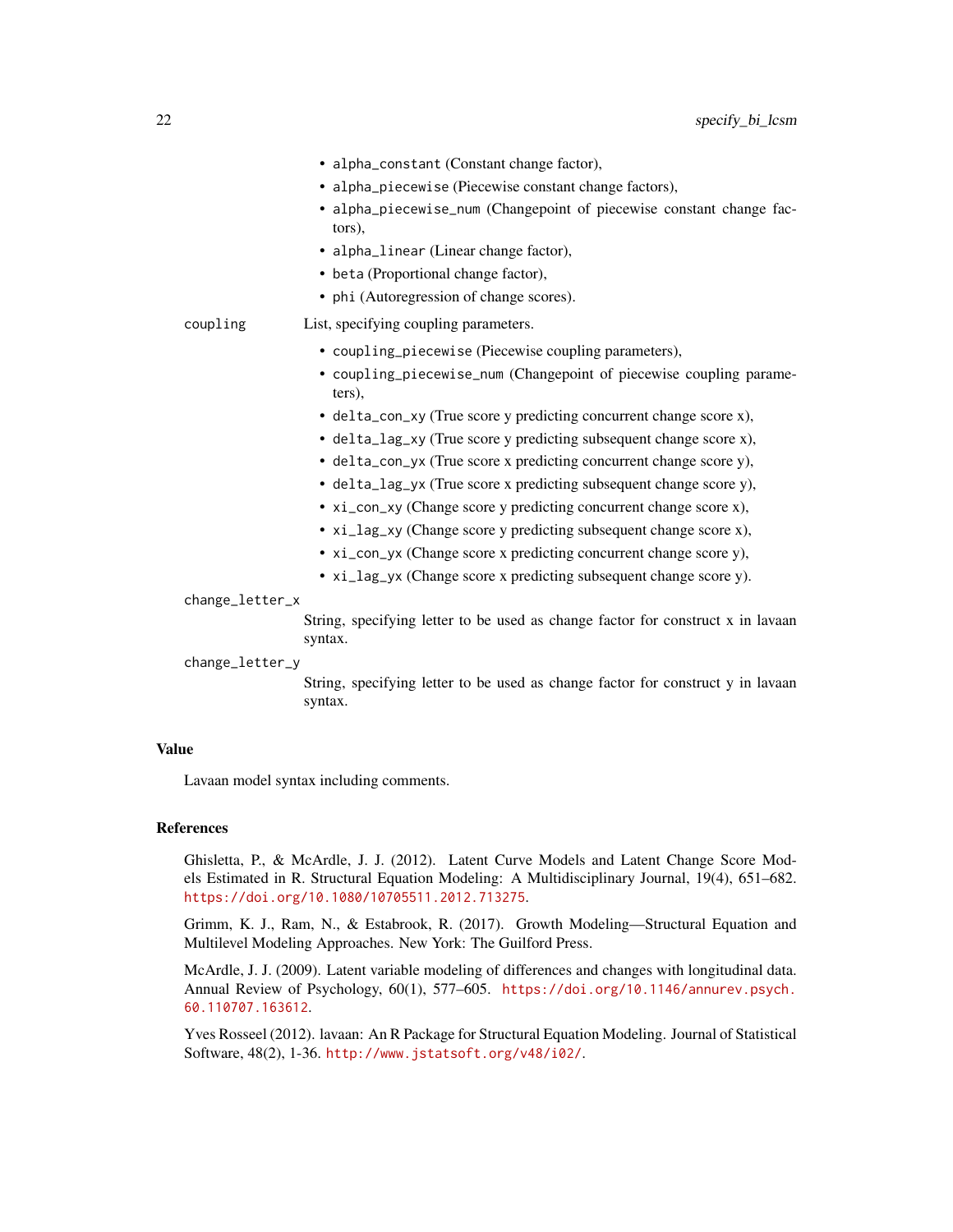<span id="page-22-0"></span>specify\_uni\_lcsm 23

### Examples

```
# Specify bivariate LCS model
lavaan_bi_lcsm_01 <- specify_bi_lcsm(timepoints = 10,
                                     var_x = "x",model_x = list(alpha\_constant = TRUE,beta = TRUE,phi = TRUE),
                                     var_y = "y",model_y = list(alpha\_constant = TRUE,beta = TRUE,phi = TRUE),
                                     coupling = list(delta_lag_xy = TRUE,
                                                     delta_lag_yx = TRUE),
                                     change_letter_x = "g",change_{letter_y} = "j")# To look at string simply return the object
lavaan_bi_lcsm_01
# To get a readable output use cat() function
```
cat(lavaan\_bi\_lcsm\_01)

<span id="page-22-1"></span>specify\_uni\_lcsm *Specify lavaan model for univariate latent change score models*

#### Description

Specify lavaan model for univariate latent change score models

#### Usage

```
specify_uni_lcsm(timepoints, model, var, change_letter = "g")
```

| timepoints    | Number if timepoints.                                                           |  |
|---------------|---------------------------------------------------------------------------------|--|
| model         | List of model specifications (logical) for the variables specified in variable. |  |
|               | • alpha_constant: Constant change factor,                                       |  |
|               | • alpha_piecewise: Piecewise constant change factors,                           |  |
|               | • alpha_piecewise_num: Changepoint of piecewise constant change fac-<br>tors,   |  |
|               | • alpha_linear: Linear change factor,                                           |  |
|               | • beta: Proportional change factor,                                             |  |
|               | • phi: Autoregression of change scores.                                         |  |
| var           | String, specifying letter to be used for of variables (Usually x or y).         |  |
| change_letter | String, specifying letter to be used for change factor (Usually g or j).        |  |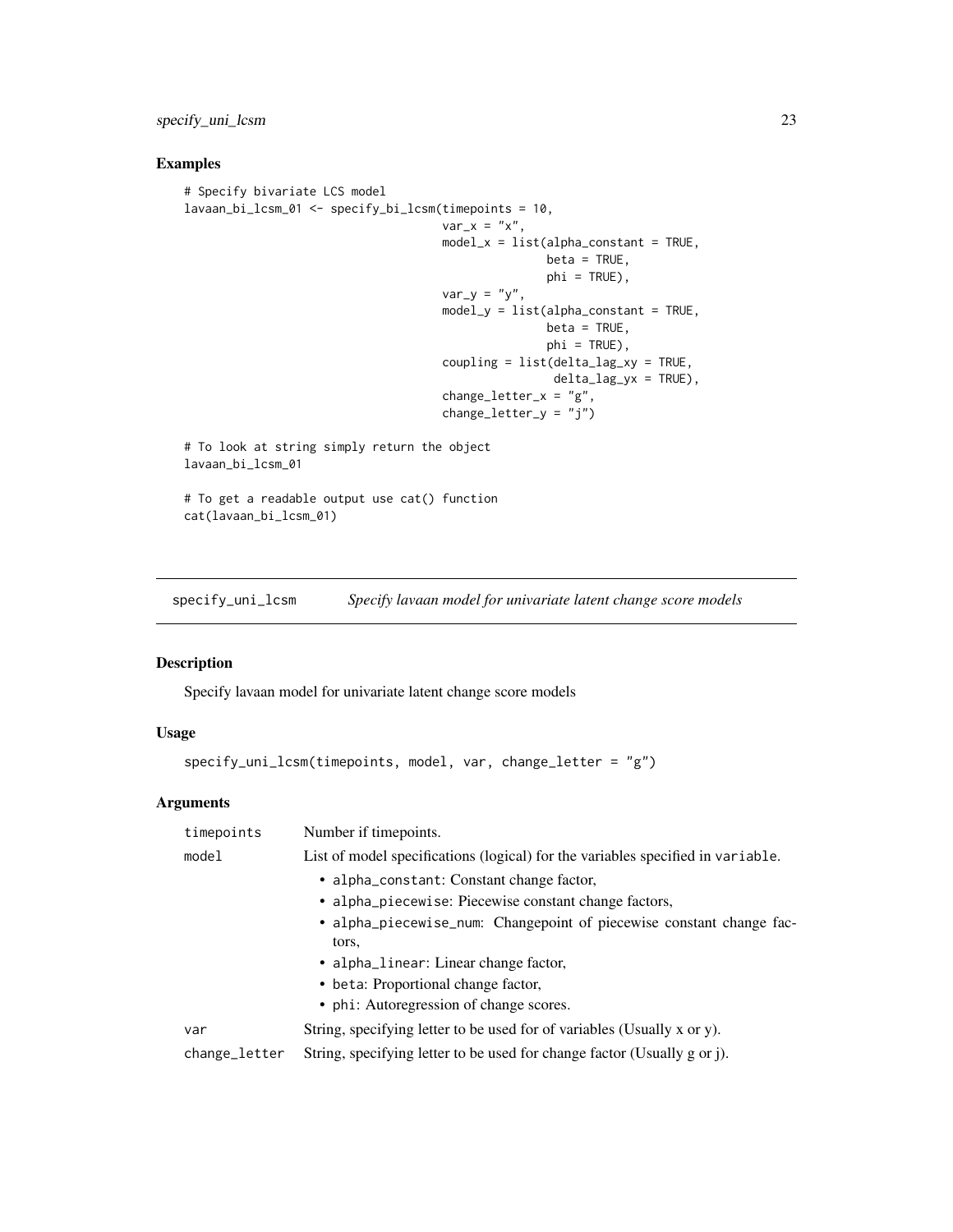Lavaan model syntax including comments.

#### References

Ghisletta, P., & McArdle, J. J. (2012). Latent Curve Models and Latent Change Score Models Estimated in R. Structural Equation Modeling: A Multidisciplinary Journal, 19(4), 651–682. <https://doi.org/10.1080/10705511.2012.713275>.

Grimm, K. J., Ram, N., & Estabrook, R. (2017). Growth Modeling—Structural Equation and Multilevel Modeling Approaches. New York: The Guilford Press.

McArdle, J. J. (2009). Latent variable modeling of differences and changes with longitudinal data. Annual Review of Psychology, 60(1), 577–605. [https://doi.org/10.1146/annurev.psych.](https://doi.org/10.1146/annurev.psych.60.110707.163612) [60.110707.163612](https://doi.org/10.1146/annurev.psych.60.110707.163612).

Yves Rosseel (2012). lavaan: An R Package for Structural Equation Modeling. Journal of Statistical Software, 48(2), 1-36. <http://www.jstatsoft.org/v48/i02/>.

#### Examples

```
# Specify univariate LCS model
lavaan_uni_lcsm_01 <- specify_uni_lcsm(timepoints = 10,
                                      model = list(alpha_constant = TRUE,
                                                   beta = TRUE,
                                                   phi = TRUE),
                                      var = "x",change_letter = "g")
```
#' # To look at string simply return the object lavaan\_uni\_lcsm\_01

# To get a readable output use cat() function cat(lavaan\_uni\_lcsm\_01)